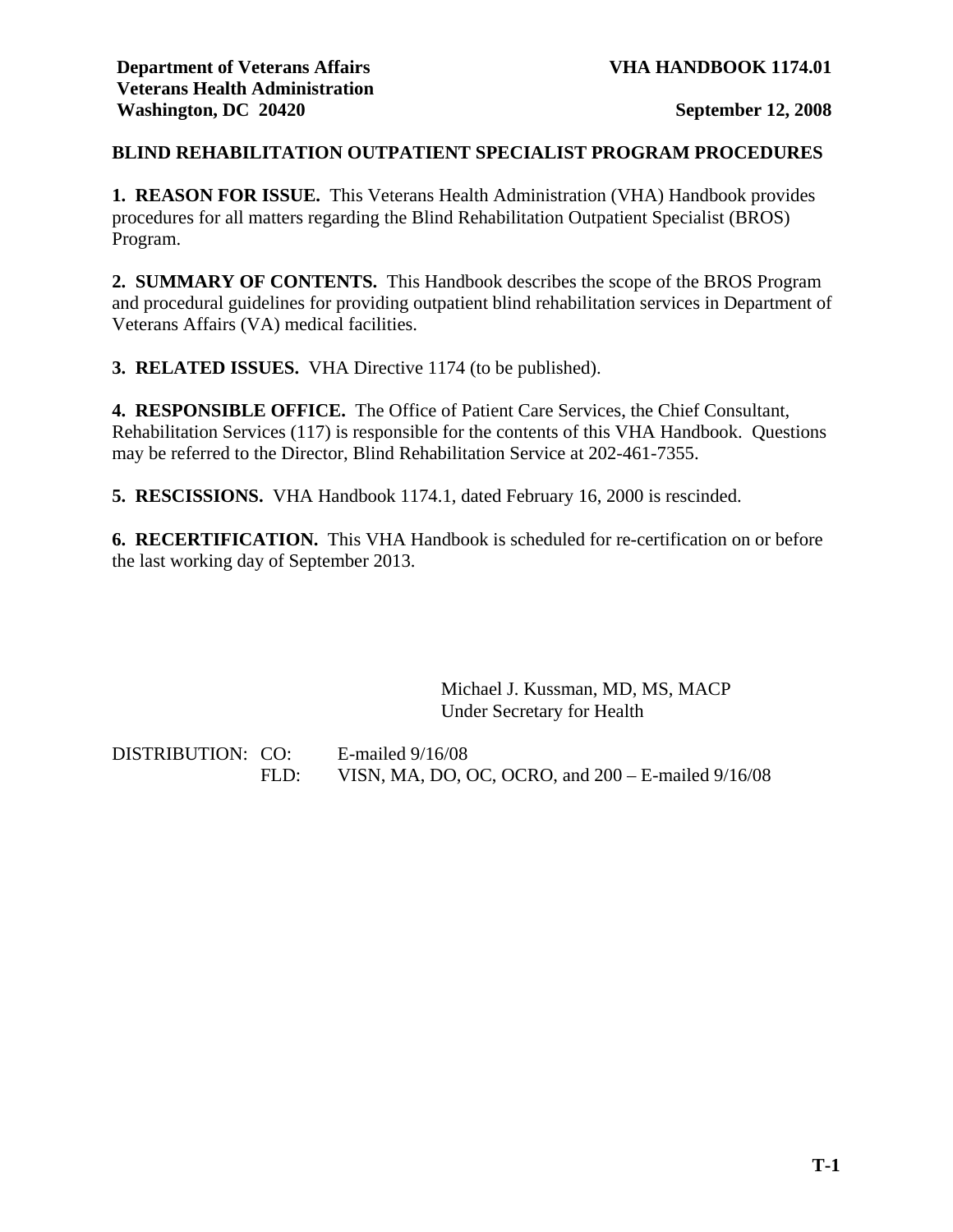# **CONTENTS**

# BLIND REHABILITATION OUTPATIENT SPECIALIST PROGRAM PROCEDURES

| <b>PARAGRAPH</b> | <b>PAGE</b> |
|------------------|-------------|
|                  |             |
|                  |             |
|                  |             |
|                  |             |
|                  |             |
|                  |             |
|                  |             |
|                  |             |
|                  |             |
|                  |             |
|                  |             |
|                  |             |
|                  |             |
|                  |             |
|                  |             |
|                  |             |
|                  |             |
| <b>APPENDIX</b>  |             |
|                  |             |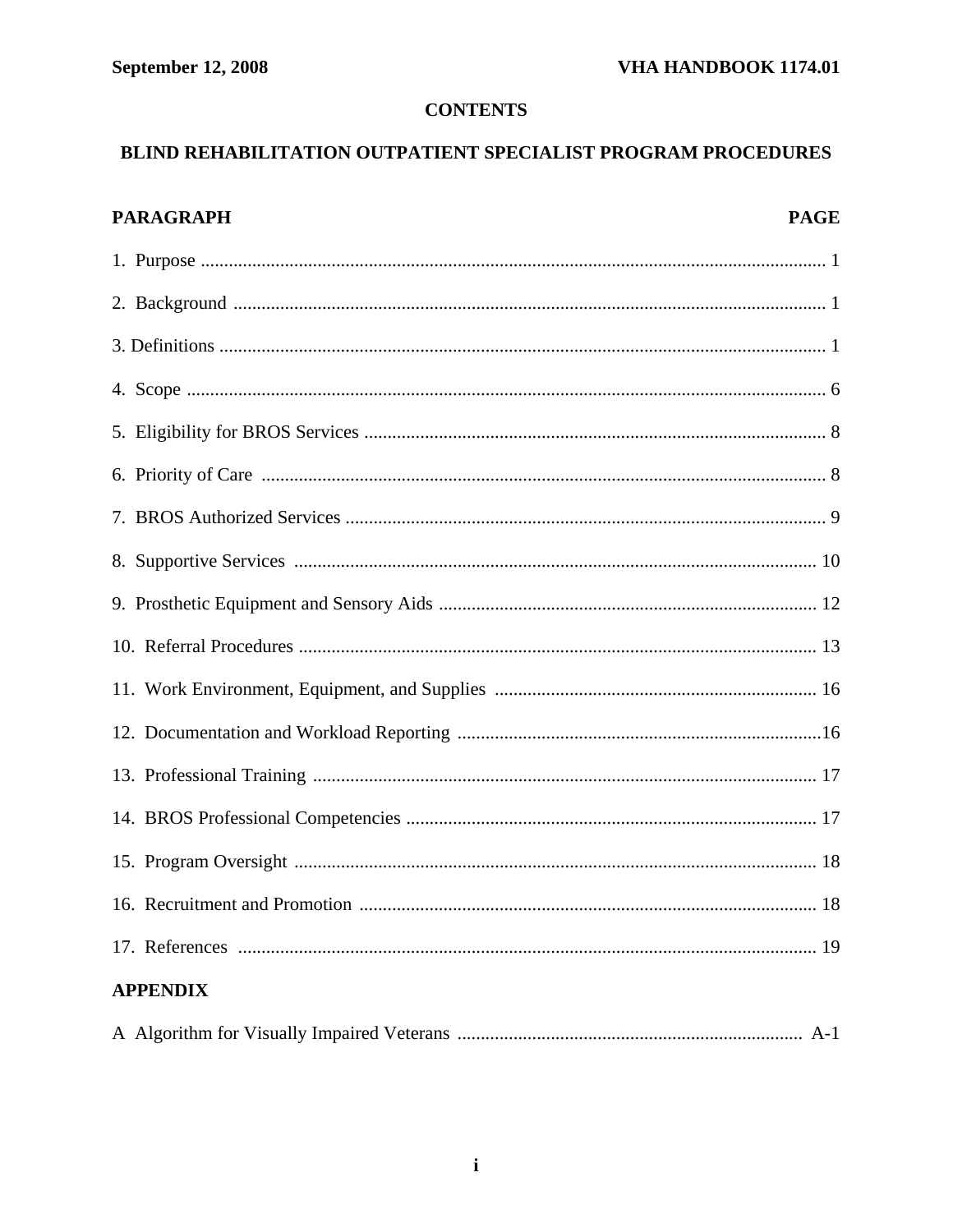## **BLIND REHABILITATION OUTPATIENT SPECIALIST PROGRAM PROCEDURES**

# **1. PURPOSE**

This Veterans Health Administration (VHA) Handbook describes the procedures for the provision of services by Blind Rehabilitation Outpatient Specialists.

# **2. BACKGROUND**

 a. In 1995, VHA established the first Blind Rehabilitation Outpatient Specialist (BROS) positions. BROS services were established to complement the blind rehabilitation training provided at the VHA Blind Rehabilitation Centers (BRC), and to provide blind rehabilitation outpatient services to veterans whose rehabilitation needs are best met in their local areas. In this role, the BROS independently conducts assessments and training at the veteran's local Department of Veterans Affairs (VA) facility or in the veteran's environment of choice.

 b. Combat in Operation Enduring Freedom (OEF) and Operation Iraqi Freedom (OIF) has resulted in new patterns of polytraumatic injuries and disability. Recognizing the specialized clinical care needs of these individuals, VA has established a Polytrauma System of Care composed of Polytrauma Rehabilitation Centers (PRC), Polytrauma Rehabilitation Network Sites (PNS), and Polytrauma Support Clinic Teams and Polytrauma Points of Contact at selected VA facilities. The BROS serves as a member of the interdisciplinary teams (IDT) at the PRCs and PNSs, contributing their blind rehabilitation expertise to the provision of comprehensive rehabilitation.

# **3. DEFINITIONS**

 a. **Blind Rehabilitation Center (BRC).** A BRC is a special inpatient organizational unit in a VA medical center which provides comprehensive and individualized rehabilitation programs for blind and visually impaired veterans and active duty service members. An IDT approach is used in a peer support environment. Team members focus their efforts on promoting health, developing skills of independence, and improving the blinded veteran's adjustment to sight loss with the ultimate goal of successfully reintegrating the individual into the family and community environment.

b. **Blind Rehabilitation Outpatient Specialist (BROS).** A BROS is a multi-skilled, experienced, college or university trained blind rehabilitation specialist with a Bachelor's or Master's Degree in Blind Rehabilitation. The BROS is a specialist with advanced technical knowledge and competencies at the journey level in at least two of the following disciplines: orientation and mobility, living skills (vision rehabilitation therapy, and visual skills (low-vision therapy). The BROS has been cross-trained to acquire broad-based knowledge in each of these disciplines, along with knowledge of manual skills and computer access training.

 c. **Blind Rehabilitation Instructor.** This position title refers to the BRC staff that assess, plan, and instruct in one of the BRC disciplines. It designates an instructor with a Bachelor's, Master's or higher degree in one or more of the specialized areas of working with persons who are visually impaired; or a professional who possesses a Bachelor's, Master's, or higher Degree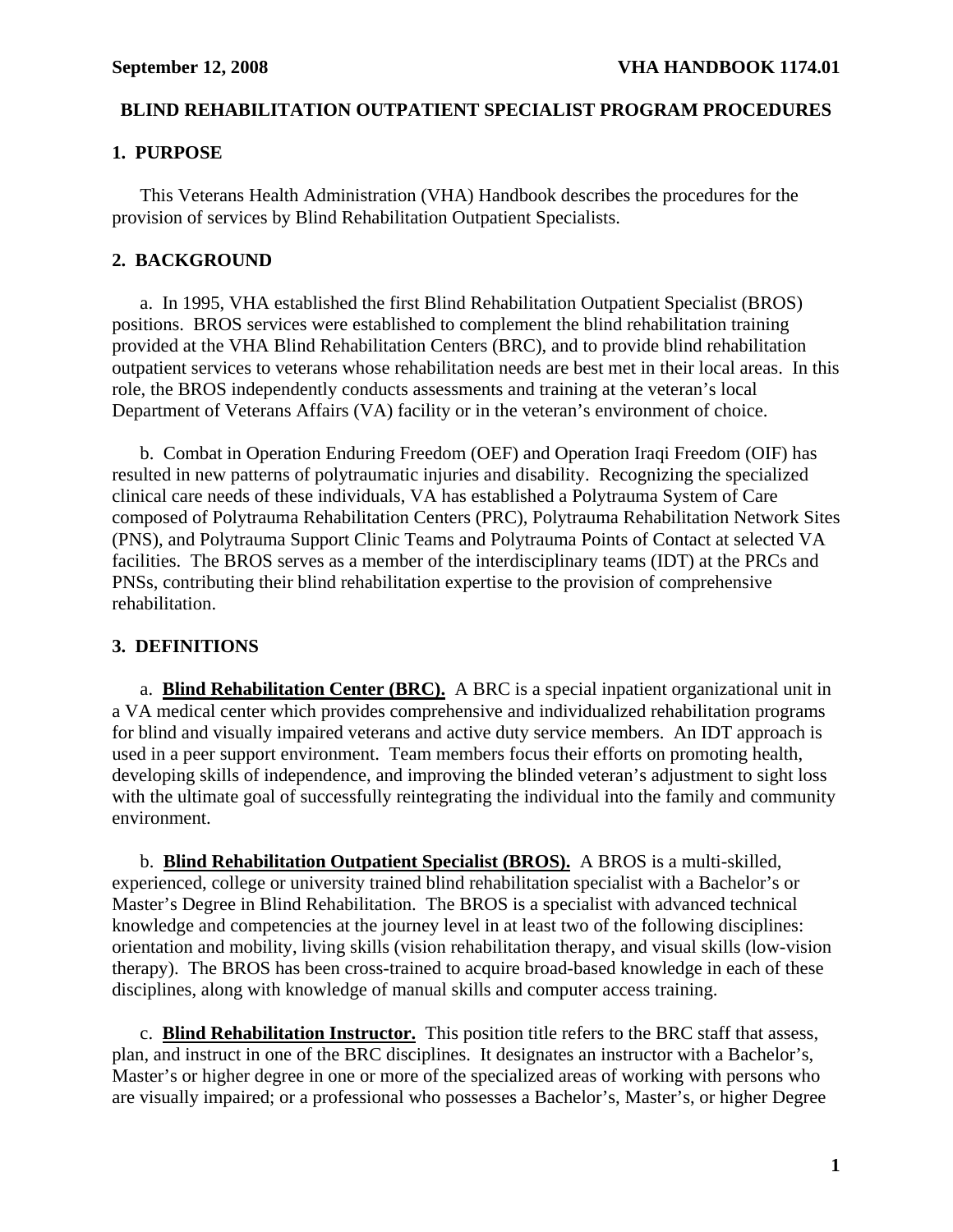in an allied health profession who has expertise in one or more of the specialized areas of working with persons who are visually impaired.

 d. **Blind Rehabilitation Specialist.** This VA position title designates a Visual Impairment Services Team (VIST) Coordinator.

 e. **Computer Access Training.** This instructional area teaches the use of specialized access equipment necessary for a visually impaired person to independently operate computers. This includes evaluating and training the student to use large print, synthetic speech, or Braille access devices in order to perform basic computer operations and maintenance.

 f. **Continuum of Care.** Vision rehabilitation services range from basic outpatient lowvision care provided by licensed eye care practitioners or providers, to intermediate and advanced outpatient low-vision care involving a team of eye care specialists and rehabilitation professionals, to outpatient blind rehabilitation services, and to inpatient blind rehabilitation services. Patients are referred to the type program that best matches their functional needs.

 g. **Cross-Training.** Cross training refers to professional training that extends beyond an instructor's formal training, and is intended to maximize the instructor's area of expertise by combining specific instruction from other closely-related disciplines. Cross-training is provided by instructors with verifiable competencies in the BRC Program disciplines of living skills, orientation and mobility, manual skills, visual skills, and computer access.

 h. **Excess Disability.** Excess disability is characterized by problems and task performance difficulties related to vision loss that have a substantial impact on the person's functional independence or personal safety, and that are out of proportion to the degree of visual impairment as measured by visual acuities or visual fields. Veterans whose vision is better than legal blindness may have excess disability due to:

- (1) Sudden or traumatic visual disorder (especially related to military service);
- (2) Disabling co-morbidities (e.g., hearing impairment, mobility impairment, etc.);
- (3) Systemic diseases that cause fluctuating visual impairment;
- (4) Combined losses of other vision functions (e.g., contrast sensitivity, stereopsis, etc.);
- (5) Sudden changes in caregiver status; or
- (6) Other reasons.

 i. **Instruction (Basic).** Introductory training addresses the skills used by visually-impaired individuals for the management of everyday life tasks. These may include, but are not limited to: pre-cane skills such as use of a human guide and independent protective techniques; self-care techniques such as eating skills and personal grooming; health management such as labeling medicines; activities of daily living (ADLs) such as telling time, dialing a telephone and identifying money; using talking books; and simple adaptive kitchen skills.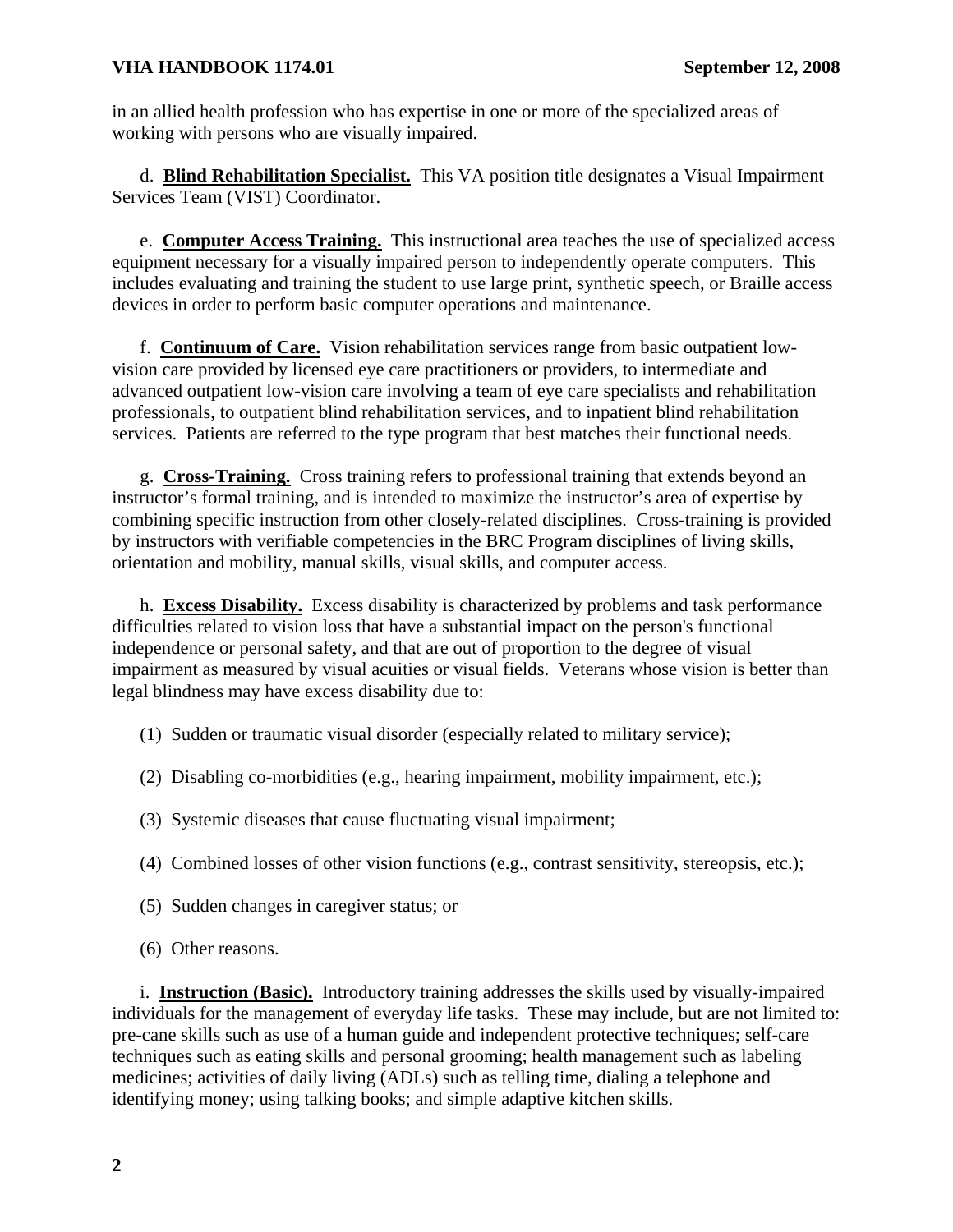j. **Instruction (Advanced).** Advanced instruction involves the sequencing of lessons that are designed to integrate and expand techniques taught during basic skill instruction in order to perform more complex tasks. Examples include, but are not limited to: business area travel such as crossing streets with traffic lights and using public transportation, and adaptive kitchen skills such as hot meal preparation.

 k. **Legal Blindness (Statutory Blindness).** Legal blindness exists when best corrected central visual acuity in the better-seeing eye is less than or equal to 20/200, or visual field dimension in the better-seeing eye is less than or equal to 20 degrees at the widest diameter, even if central visual acuity is better than 20/200.

 l. **Licensed Eye Care Practitioner or Provider.** An optometrist or ophthalmologist is a licensed independent practitioner or provider who examines; diagnoses; treats; prescribes medications, as well as optical and non-optical low-vision devices, and manages eye diseases and vision conditions within his or her clinical privileges.

 m. **Living Skills.** Living skills is the instructional area that focuses on communication skills and activities of daily living. These skills encompass a broad range of activities including:

(1) Personal grooming;

(2) Eating skills, food preparation, household management; and

 (3) Communication skills such as Braille, keyboarding, handwriting, and reading with the use of electronic scanners.

 n. **Low-Vision Clinical Examination.** A low-vision clinical examination is performed by a licensed eye care practitioner or provider that determines the veteran's level of visual impairment and current visual functioning. It provides the best possible optical refractive correction, and determines the patient's ability to benefit from adaptive vision training and prescription of optical low-vision devices, as well as non-optical or electronic devices. The low-vision clinical examination must be performed in accordance with nationally-published optometric or ophthalmologic clinical practice guidelines.

 o. **Manual Skills.** Manual skills are the instructional area designed to enhance skills in sensory awareness with an emphasis on adaptive and safety techniques. Skill training focuses on organization, tactual awareness, spatial awareness, visual skills, memory sequencing, problem solving, and enhances confidence. Activities range from basic tasks using hand tools to advanced tasks using power tools and woodworking machinery.

 p. **National Program Consultant.** National Program Consultants are professional field representatives of the Director of Blind Rehabilitation Service. The Consultant provides ongoing support and consultative services to the VA BRCs and Clinics, BROS and VISTs.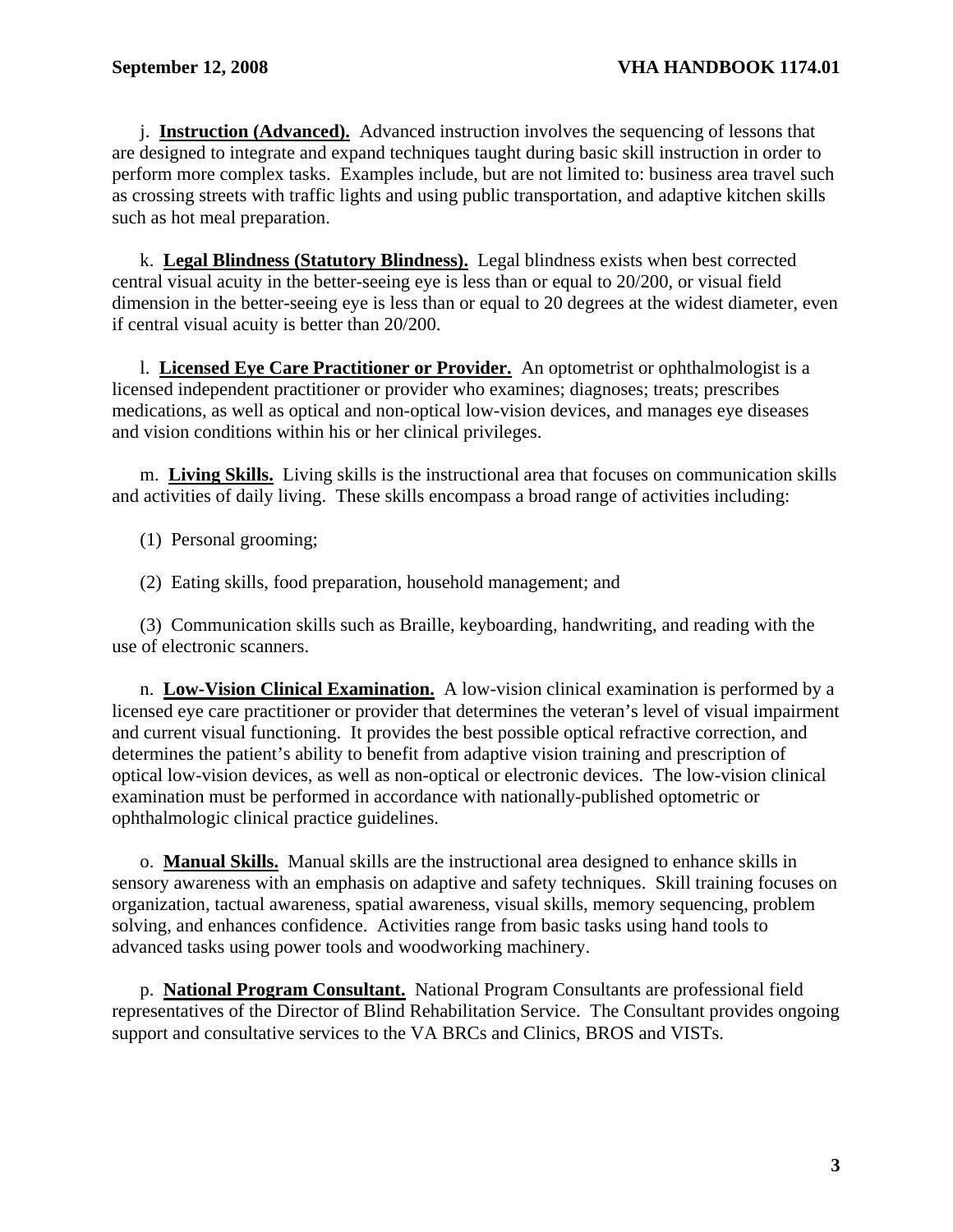### q. **Ocular Health Examination**

(1) This examination, conducted by a licensed eye care practitioner or provider, identifies the level of, and reasons for, a person's visual impairment. The examination includes:

 (a) A refraction to establish best-corrected central visual acuities (not using a preferred retinal locus),

 (b) A thorough assessment of the visual system and ocular health to establish the diagnosis primarily responsible for the impairment, and

(c) Assurance that all ocular and visual disorders are being appropriately managed.

 (2) If there is a significant visual field loss, a Goldmann Perimeter, Humphry Field Analyzer, or equivalent device, is used to determine the extent of the field loss according to the Veterans Benefits Administration (VBA) Fast Letter 06-21 on Measurement of Visual Fields.

 (3) The examination provides the licensed eye care practitioner/provider with information essential to conducting or directing additional assessments and management strategies in order to deliver optimal visual impairment rehabilitative services.

 r. **Optical Low-Vision Devices.** Optical low-vision devices alter the image focus, size (magnification or minification), contrast, brightness, color, or directionality of an object through the use of lenses or other technology.

 (1) Such devices include, but are not limited to: habitual prescriptive spectacles (with or without tint), specialty contact lenses, microscopic spectacles, hand-held magnifiers, stand magnifiers, telescopes (monocular or binocular), head borne lenses, minifiers, prisms, closed circuit televisions (CCTV), and electronic optical enhancement devices (EOEDs).

 (2) These optical low-vision devices must be prescribed by an appropriately credentialed and privileged optometrist or ophthalmologist.

 s. **Orientation and Mobility (O&M).** O&M is the instructional area that addresses the establishment and maintenance of orientation to the environment and safe, efficient, and confident movement in the environment. In O&M, veterans use all senses, available environmental information, and the use of protective techniques and devices.

 t. **Preferred Practice Patterns.** Preferred guidelines for VIST coordinators and Blind Rehabilitation Specialists (including BROS) that specify procedures, clinical indications for performing the procedure, clinical processes, setting, equipment specifications, documentation aspects, and expected outcomes (see Blind Rehabilitation Service website: <http://vaww1.va.gov/blindrehab>).

 u. **Visual Impairment Centers To Optimize Remaining Sight (VICTORS).** VICTORS are examples of outpatient low-vision clinical programs, which provide short-term low-vision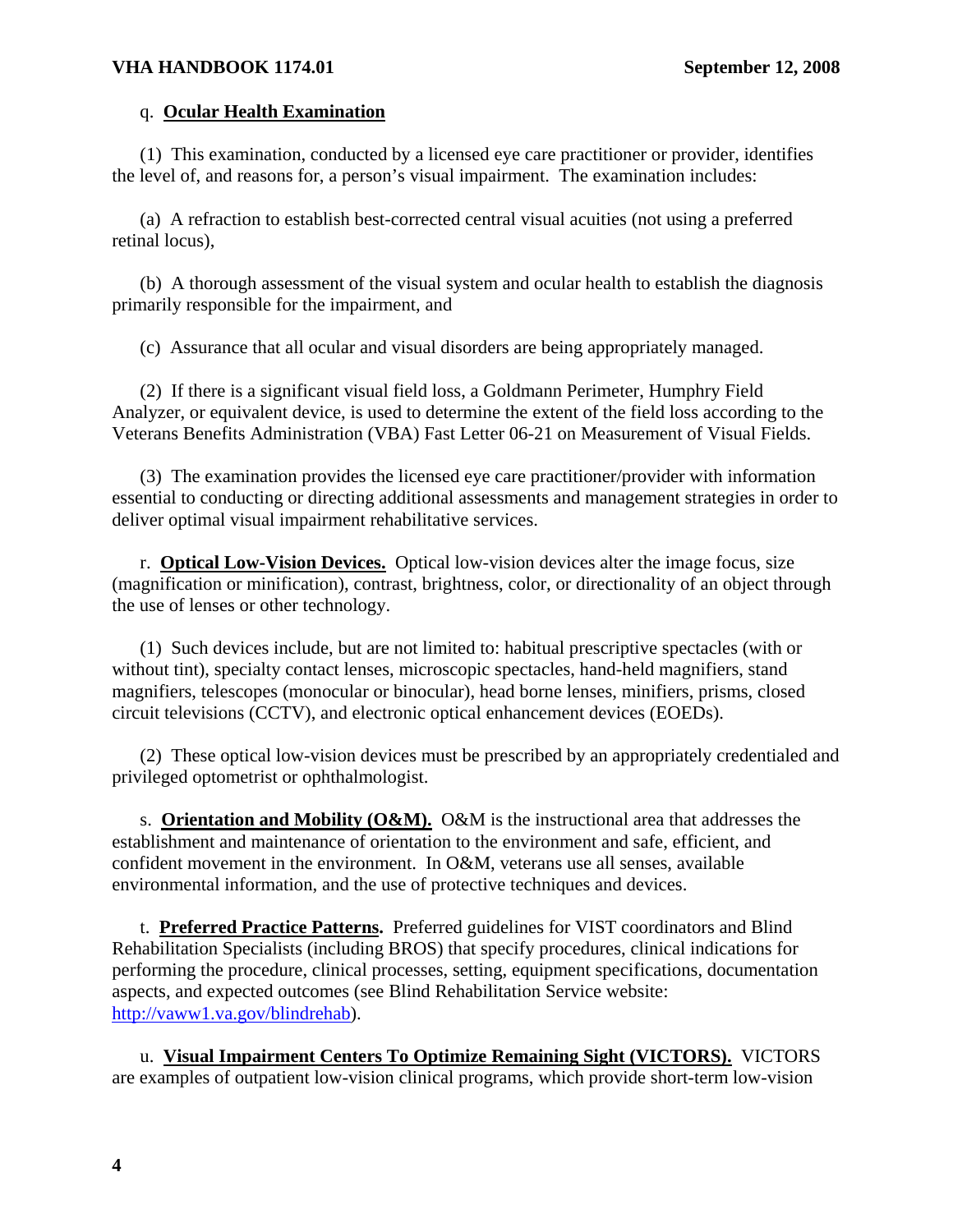rehabilitation for visually-impaired veterans. There are currently four VICTORS programs located in Lake City; FL; Chicago, IL; Westport, NY; and Kansas City, MO.

 v. **Visual Impairment Services Outpatient Rehabilitation (VISOR).** VISOR is an example of an outpatient hoptel blind rehabilitation clinic providing an abbreviated rehabilitation program. There are currently two VISOR programs which are located in Lebanon, PA, and West Haven, CT.

 w. **Visual Impairment Services Team (VIST).** VIST is comprised of health care and allied health care professionals charged with the responsibility of ensuring that blind veterans are identified, evaluated, and provided health and rehabilitation services to maximize adjustment to sight loss. Representatives may include, but are not limited to: social work, ophthalmology, optometry, prosthetics, primary care, vocational rehabilitation, library service, nursing, audiology, podiatry, nutrition, psychology, VBA, blind veterans' consumer organizations, blind consumers, and state or community agencies for persons who are blind.

 x. **VIST Coordinator.** The VIST Coordinator serves as the case manager who has major responsibility for the coordination of services for visually-impaired veterans and their families, and is often the entry point into the continuum of care for visually-impaired veterans. Duties include arrangement of appropriate rehabilitation services and devices in order to enhance a visually impaired veteran's functioning level (e.g., referrals to the VA's Continuum of Care, as well as outsourced services in order to enhance the veteran's functioning level). Other duties include identifying new cases of blindness, providing professional counseling, meeting specific objectives established by the VIST, arranging VIST Reviews, and conducting educational programs relating to VIST and blindness.

 y. **VIST Annual Report.** An annual narrative is completed by all VIST Coordinators and submitted to Blind Rehabilitation Service, VA Central Office, through local administrative channels. The report details program developments, program highlights, and program goals. A copy of the report is sent to the National Program Consultant responsible for the VIST designated area, and is due no later than October 31st of each year.

# z. **VIST Review**

 (1) In this review, the VIST Coordinator conducts an assessment of the veteran's history, current skills level, adjustment to blindness, and needs.

 (2) The VIST review includes: a comprehensive physical examination and ocular health examination, an audiological or low-vision clinical examination, and a VIST assessment of patient history, current skill levels, adjustment to visual impairment, and needs.

 (3) This review establishes a description of the veteran's functional capabilities and limitations. The VIST Coordinator develops a treatment plan, which includes recommendations for other needed exams, services, and follow-up. When the VIST Coordinator utilizes reports from evaluations accomplished during the preceding year, this is called a "Component Annual Review."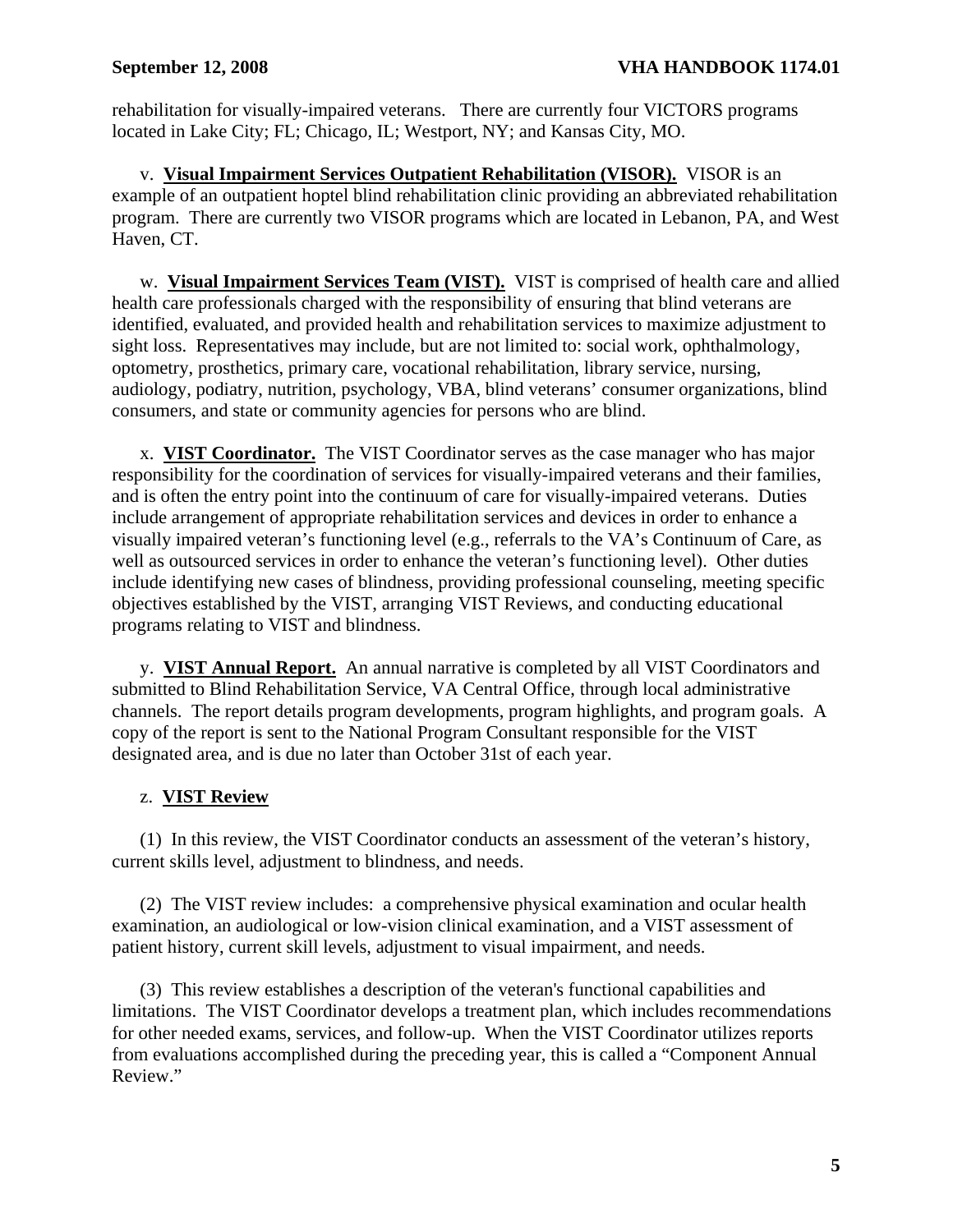aa. **Visual Skills.** Visual skills training enables veterans to gain a better understanding of their eye problems, and teaches them how to effectively utilize their remaining vision through techniques that improve visual perceptual and visual motor function. Visual skills training includes assessment and intervention with special low-vision devices designed to meet the various needs of the person served. These needs may include, but are not limited to, reading, activities of daily living, orientation and mobility, and home repairs.

# **4. SCOPE**

## a. **Mission**

 (1) BROS outpatient services are designed to complement the inpatient blind rehabilitation services provided at the VHA BRCs and Clinics, and to provide blind rehabilitation care to veterans whose rehabilitation needs are best met in their local areas. The BROS conducts assessments and training at the veteran's local VA facility or in the veteran's environment of need. This program design supports an effective continuum of care by providing immediate and individualized rehabilitation in locations that are accessible, and in settings that are the most appropriate for the veteran.

 (2) The BROS also serves as a member of IDT at PRCs and PNSs; contribute their blind rehabilitation expertise to the provision of comprehensive rehabilitation services for individuals with complex physical, cognitive, and mental health sequelae of severe and disabling trauma.

b. **Services.** Services for all BROS include:

 (1) **Assessments.** The BROS conducts assessments of patients in one or more of the key skill areas of blind rehabilitation. The basis of all intervention is to enhance function and help to develop compensatory strategies to deal with sight loss.

 (2) **Interdisciplinary Treatment Planning.** Patients' individualized treatment plans are developed based on the identified needs and stated goals of the veterans.

 (3) **Training.** The specific training provided to individual patients varies, depending on the veteran's needs and abilities. Such training may be provided at local medical centers, in client's homes or local communities, and in other environments where the veteran is likely to travel or perform ADLS. Instruction may be short or moderately long-term, although those individuals with extensive needs are encouraged to utilize the comprehensive rehabilitation services available at a VHA Blind Rehabilitation Center or other appropriate outpatient program within the Continuum of Care.

 (4) **Prosthetic Recommendation.** Based on assessment of veteran needs, BROS recommends issuance of prosthetic aids and appliances related to vision loss within their scope of practice in accordance with VHA policy.

 (5) **Consultative Services.** The BROS provides consultative services in response to requests for information on vision loss and blindness.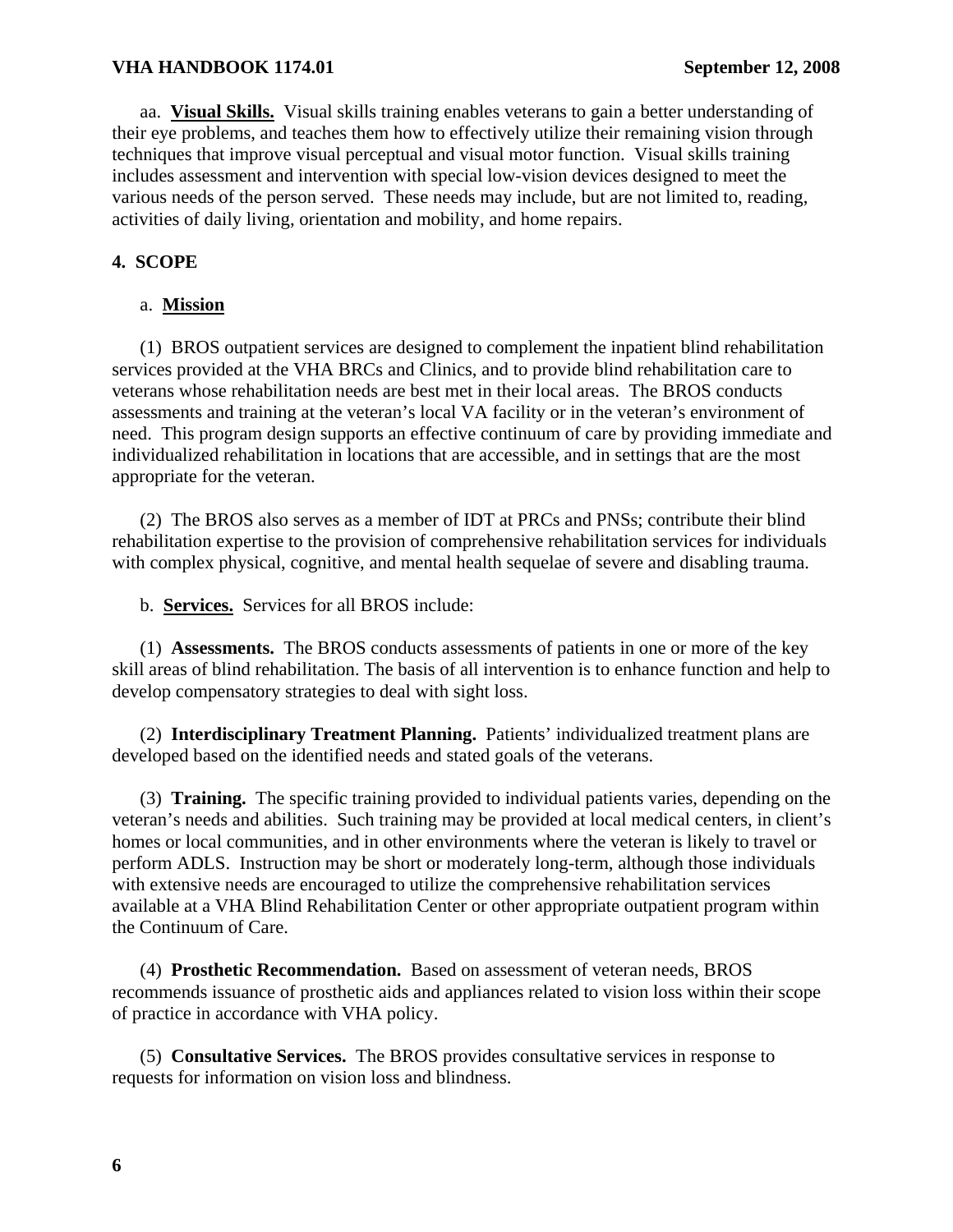(6) **Veteran and Family Counseling and Education.** The BROS provides veterans and their families with education and assistance in understanding and adjusting to the effects of vision loss.

 (7) **Staff Education and Community Outreach.** As a subject matter expert in the field of blindness, the BROS provides education and training in the dynamics of blindness, low-vision and VA blind rehabilitation services.

# c. **Outpatient Model of Care**

 (1) In the BROS model, blind and visually impaired veterans receive blind rehabilitation services through local assessment and training to:

(a) Meet the immediate needs of veterans that impact safety,

(b) Prepare for or complete an inpatient Blind Rehabilitation Center or Clinic program, or

 (c) Provide blind rehabilitation to veterans whose training needs are best met in their local areas.

 (2) Each BROS has a defined geographic service area. In most cases, the primary service area corresponds to the service area for the VA facility where the BROS is located. However, BROS programs may serve one or more VA facilities, as resources and needs indicate. *NOTE: BROS serving at the Network Polytrauma Sites may have additional duties related to Polytrauma that include areas larger than their normal geographic boundaries.* 

 (3) Coordination of care. Facilities shall coordinate the provision of blind rehabilitation services for veterans with services for the care of the visually impaired offered by State and local agencies, especially to the extent to which such State and local agencies can provide necessary services to blind veterans in settings located closer to the residences of such veterans at similar quality and cost to the veteran (from Public Law 109-461).

#### d. **Polytrauma Rehabilitation Model Of Care**

(1) BROS are involved in the provision of services at all points within the Polytrauma System of Care. This includes Military Treatment Facilities, PRCs, PNSs, and in the individual's home area.

 (2) Interdisciplinary patient care. The BROS is a member of the interdisciplinary treatment team. This team, characterized by a variety of disciplines working together, conducts assessment, planning, and implementation of the patient's care plan. Continuous communication, collaboration, and coordination are critical to avoid fragmented care. The team functions as a unit, cooperating among disciplines to achieve maximum patient and family outcomes.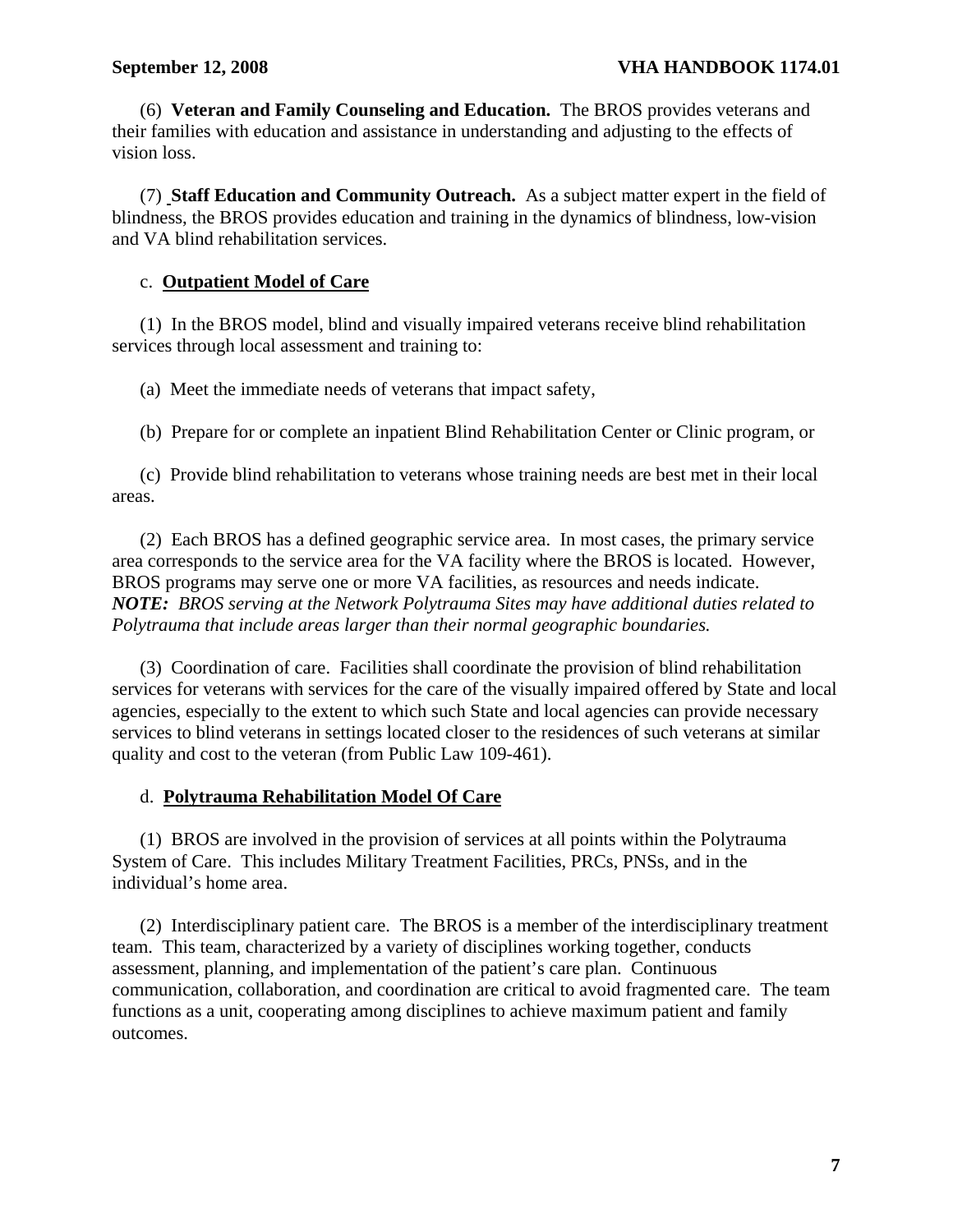(3) Interdisciplinary Assessments. Each patient receives a full interdisciplinary assessment which is used to prepare individualized care plans for the patients. BROS assessments will relate to their areas of expertise.

 (4) Interdisciplinary Treatment Plans. Each patient must have a coordinated and integrated interdisciplinary plan of care that includes all required disciplines and reflects the goals of the patient and family. The treatment plan addresses the veteran's goals and is individualized to meet the veteran's needs relevant to lifestyle, age, level of capability, and future plans.

 (5) Interdisciplinary Care Delivery. Treatment team members continually evaluate performance results during the veteran's rehabilitation program, as they relate to expected outcomes, in order to determine the appropriateness of the treatment being provided. Any revisions to the treatment plan are made with the veteran's involvement. Revisions are based on demonstrated strengths, changing needs, and expected outcomes in order to ensure that goals are achievable and meaningful to the person receiving services. Team meetings are held when needed to monitor progress and update the care plan to reflect progress and new patient goals.

#### **5. ELIGIBILITY FOR BROS SERVICES**

 a. Blind Rehabilitation Service is committed to serving all eligible veterans and active duty personnel who need and can benefit from its unique services. Legal blindness based on measurement of visual acuity and visual fields have long been recognized as indicators of disability, and continue to be a primary test of eligibility for VHA blind rehabilitation services. Eligibility criteria for blind rehabilitation services must also address functional deficits and the rehabilitation needs of the person because of the complex relationship between visual function and the overall functional capacity of the individual.

 b. In order for a person to be eligible for BROS services, the person must be enrolled in VA health care and meet one of the following criteria:

 (1) Best corrected central visual acuity in the better-seeing eye less than or equal to 20/200, or visual field dimension in the better-seeing eye less than or equal to 20 degrees at the widest diameter, even if central visual acuity is better than 20/200.

 (2) Blind rehabilitation services are needed for appropriate restoration of the individual's safety, functional independence, or for facilitating their personal or social adjustment to vision loss. This need may be based on the visual impairment alone or in combination with excess disability factors

#### **6. PRIORITY OF CARE**

 a. Priority of care will be provided to active duty military personnel, service-connected veterans rated 50 percent or greater for any combination of disabilities, and veterans who are service-connected for their visual impairment.

b. The priority for care also considers urgent need factors, such as: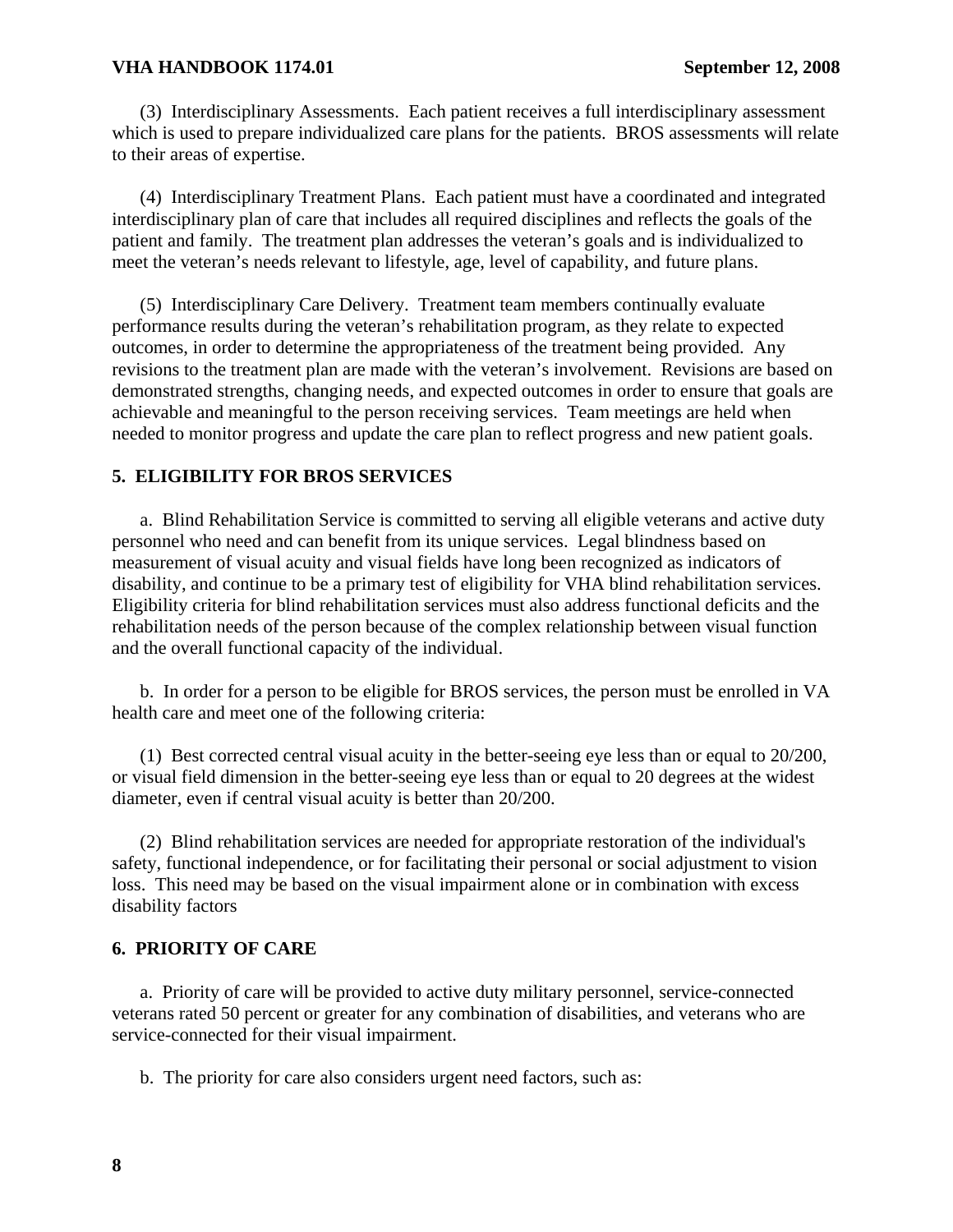- (1) Safety issues,
- (2) Medical issues,
- (3) Lack of a caregiver,
- (4) Vocational needs (e.g., attending school, employed),
- (5) No previous history of blind/vision rehabilitation services**.**

# **7. BROS AUTHORIZED SERVICES**

#### a. **Assessments**

 (1) A BROS must conduct assessments of all clients. Assessments serve as the basis for all interventions designed to enhance function and develop compensatory strategies to deal with sight loss. These assessments address vision loss and safety needs that require immediate intervention.

 (2) A BROS must conduct blind or vision rehabilitation assessments with veterans identified by VIST as needing a BROS program prior to being admitted to a BRC. The assessments includes evaluations in orientation and mobility, living skills, manual skills, visual skills, and (when indicated) computer access. The assessment format is mutually developed by the BROS and the BRC of jurisdiction, based on nationally designed blind rehabilitation standards. During the evaluation, the BROS assesses each veteran's abilities and needs for blind rehabilitation training, and addresses the veterans goals and readiness for any recommended training.

 (3) A BROS must ensure that veterans with visual impairment who have vision receive a low-vision clinical examination by a licensed and priviledged eye care practitioner or provider. The BROS will work with the optometrist or ophthalmologist to develop a visual rehabilitation treatment plan utilizing optical low-vision devices that were prescribed by an appropriately credentialed and privileged licensed eye care practitioner or provider and well as useful nonoptical devices that enhance the use of vision.

 b. **Treatment Planning.** Based on assessment results and in collaboration with the patient, BROS are required to develop a treatment plan addressing the veteran's specific needs and goals related to blindness and visual impairment. The treatment plan considers all available options for evaluation, training (VA and non-VA), issuance of prosthetics in accordance with VHA policies, and the setting which best meets the veteran's needs. The treatment plan is documented in the medical record, and is communicated to the VIST Coordinators and other services, as appropriate.

 c. **Instruction and Training.** The BROS is authorized to provide blind rehabilitation training in the following blind rehabilitation skill areas: living skills, manual skills, orientation and mobility, visual skills, and computer access. The training program includes instruction in the use of assistive devices and equipment.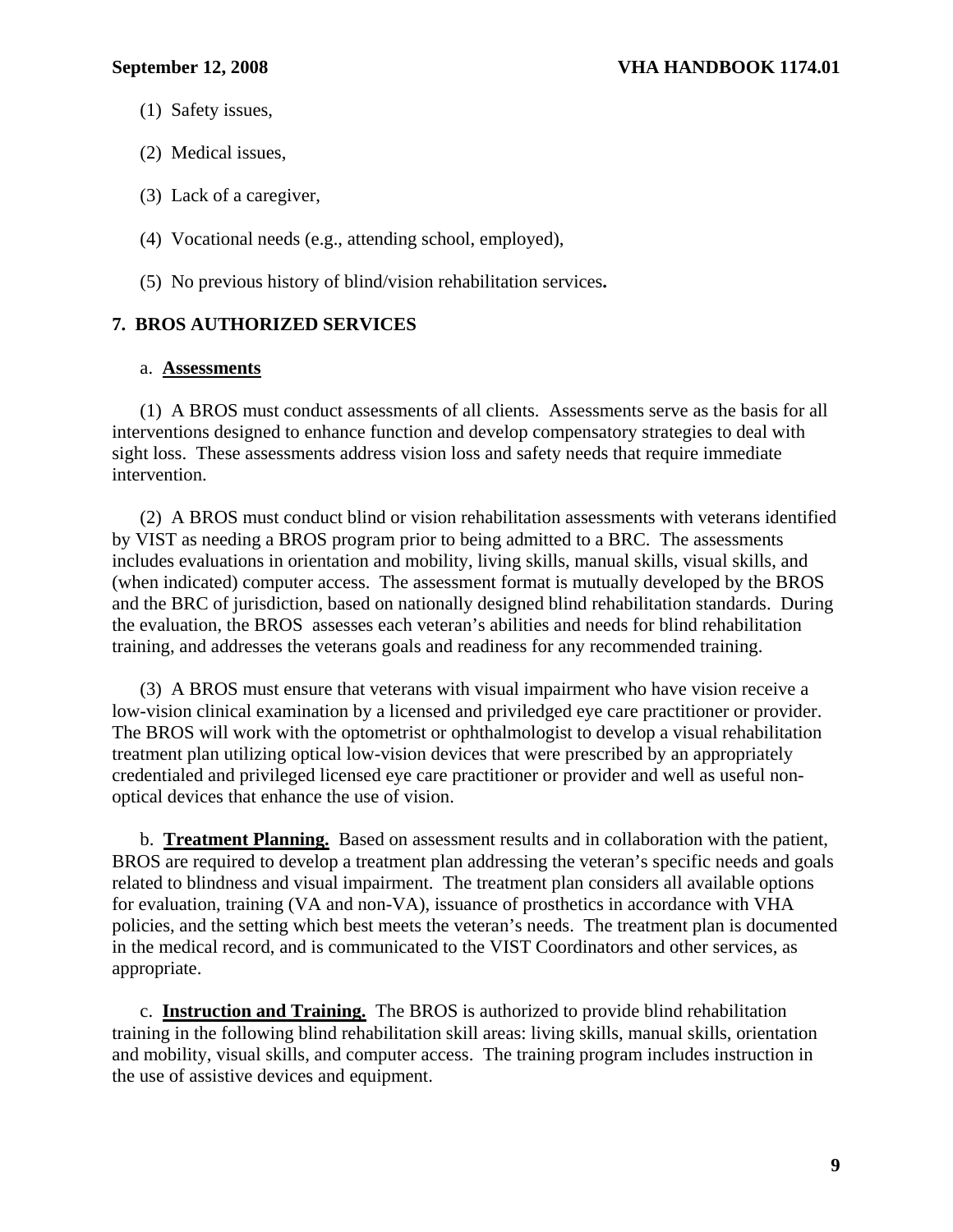d. **Veteran and Family Education and Counseling.** The BROS provides education and counseling to veterans and their family members in order to facilitate maximum adjustment to vision loss.

e. **Use of VA and Non VA Services.** The BROS collaborates with the local VIST Coordinator to ensure that eligible blinded veterans are aware of services and benefits available to them through and outside VA. Where appropriate, a BROS will assist in the veteran's application for such services.

f. **Referral to Appropriate VA Healthcare Services.** The BROS works with veterans' health care providers to support the health care needs of veterans served by the BROS program. Referrals of a routine nature may be made through the VIST Coordinator as Case Manager.

g. **Prosthetic Recommendation.** The BROS is authorized to determine veterans' needs for prosthetic equipment related to vision loss. The BROS recommends issuance of prosthetics in accordance with relevant VHA Directives, VHA Handbooks, VHA Prosthetic Clinical Management Program (PCMP) Clinical Practice Recommendations policies, and existing national contract prosthetic guidelines on Aids for the Blind.

h. **Project Participation.** The BROS will participate in projects in support of the VHA Blind Rehabilitation Service program office.

# **8. SUPPORTIVE SERVICES**

 a. **VA Medical Centers.** The BROS and VIST Coordinators are key links between the VA facility, visually impaired veterans and their families, and the community. These links may serve as a powerful connection for visually impaired veterans in accessing the benefits and services provided by state and community blindness agencies, consumer groups, and veterans' service organizations. BROS should be involved in the review and updating of facilities Guide Dog policies and provisions.

 b. **Ophthalmology or Optometry Service.** Ophthalmology Service or Optometry Service provide ocular health examinations, low-vision clinical examinations, treatment and management of ocular diseases and vision disorders as appropriate, and determination of visual function. Ophthalmologists and Optometrists must prescribe all optical low-vision devices and may provide basic instruction in their use. The BROS and eye care staff work cooperatively to ensure that veterans receive appropriate vision rehabilitation services.

 c. **Prosthetic and Sensory Aid Service (PSAS).** PSAS provides prosthetic equipment and services appropriate to the needs of visually impaired clients, and maintains sufficient stock to ensure prompt availability.

d. **VIST Coordinator.** The VIST Coordinator is responsible for:

 (1) Identification and screening of blinded veterans, and assisting as necessary with enrollment in VA healthcare.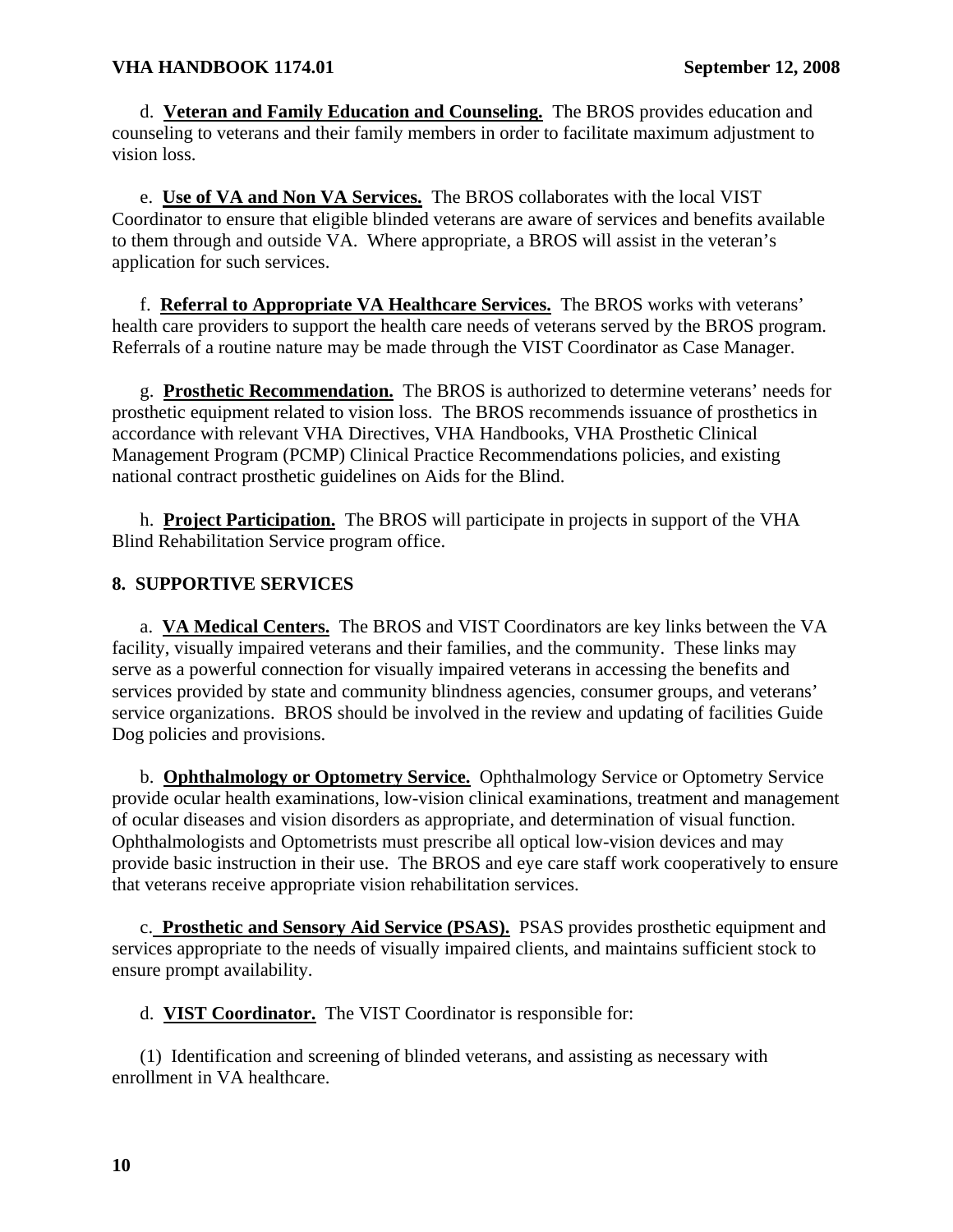(2) Making the eligible veterans aware of services and benefits available to them through VA and Non-VA sources, and where appropriate, assisting veterans to apply for such services.

 (3) Assisting eligible veterans to apply for blind and low-vision rehabilitation training programs.

 (4) Recommending prosthetic equipment for blinded veterans who may or may not be participating in the BROS or BRC Programs in accordance with VHA Handbooks, VHA Directives, and VHA PCMP Clinical Practice Recommendations policies.

 (5) Coordinating non-BROS program training activities of veterans currently active in the BROS Program.

 (6) Serving as liaison with local non-VA agencies, together with the BROS, to assist in the identification and/or provision of services to blinded veterans. The VIST coordinator has primary responsibility for making referrals and monitoring the progress of services provided by these agencies with assistance from the BROS and licensed eye care practitioners/providers to develop and help maintain relationships with local non-VA agencies.

(7) Coordinating the activities of the VIST.

e. **Inpatient Blind Rehabilitation Centers.** The inpatient BRC is responsible for:

 (1) Coordinating the admission date, treatment planning, and post-discharge care with the BROS in a timely manner for veterans according to VHA policy.

 (2) Providing interdisciplinary assessment and evaluation, planning, and intensive blind rehabilitation for veterans and active duty personnel.

(3) Providing training for the BROS.

 f. **Outpatient Blind Rehabilitation Clinics.** An intermediate low-vision clinic, advanced low-vision clinic or outpatient blind rehabilitation clinic is responsible for:

 (1) Providing low-vision clinical examinations by an appropriately credentialed and privileged optometrist or ophthalmologist in accordance with nationally published optometric or ophthalmologic clinical practice guidelines, performing functional assessments of daily living abilities, vision rehabilitation planning, prescription of low-vision and other prosthetic devices according to VHA policies, and vision and blind rehabilitation training for veterans and active duty personnel.

 (2) Coordinating the rehabilitation care with BROS to ensure follow-up and outcomes assessment for veterans post-discharge.

(3) Providing training for BROS.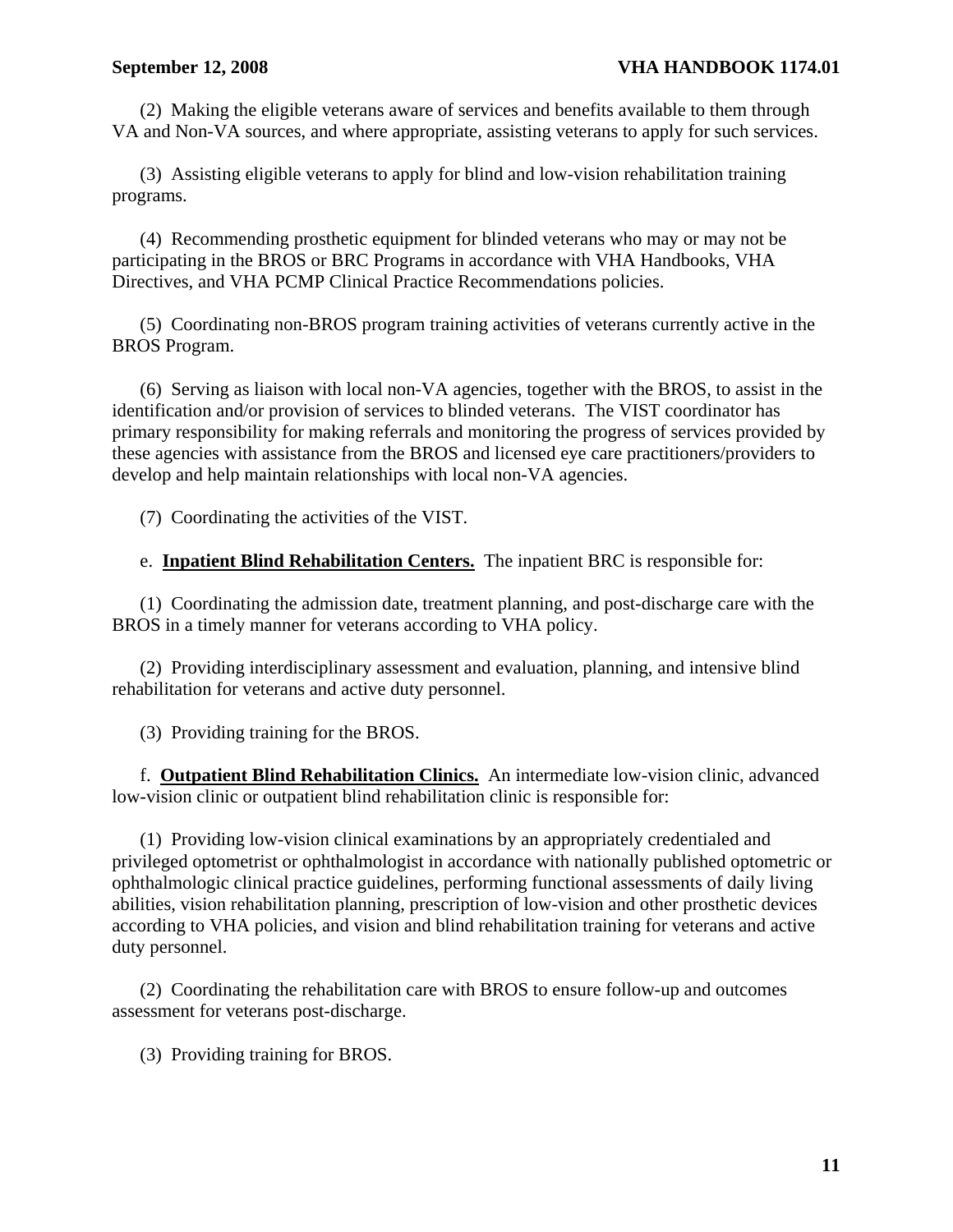g. **VHA National Program Consultant.** The National Program Consultant is responsible for:

 (1) Assisting in the initial orientation and training of new BROS through direct training and establishment of mentoring programs;

 (2) Assisting BROS in developing personal development plans that address personal mastery, technical skills, customer services, and other aspects of the VA's High Performance Development Model;

(3) Assisting BROS in quality improvement efforts.

# **9. PROSTHETIC EQUIPMENT AND SENSORY AIDS**

a. **Issuance.** Prosthetic issuance isin accordance with:

(1) VHA Handbook 1173.5, Aids for the Blind.

(2) VHA Handbook 1173.2, Furnishing Prosthetic Appliances and Services.

(3) VHA Handbook 1173.12, Prescription Optics and Low-Vision Devices.

(4) VHA policies on Prescribing Hearing Aids and Eyeglasses.

 (5) VHA Prosthetics Clinical Management Program (PCMP) Clinical Practice Recommendations policies pertaining to issuance, prescription and provision of prosthetics.

 (a) VHA PCMP Clinical Practice Recommendations on Prescription and Provision of Optical Low-Vision Devices to Aid in Overcoming Visual Impairment.

 (b) VHA PCMP Clinical Practice Recommendations for Prescription of Closed Circuit Televisions (CCTVs) and Other Electronic Optical Enhancement Devices (EOED).

 (c) VHA PCMP Clinical Practice Recommendations for Prescription and Provision of Daily Living and Mobility Devices for Legally Blind and Visually-Impaired Veterans.

 (d) VHA PCMP Clinical Practice Recommendations for Audible Prescription Reading Devices.

 (e) Other policies listed on the Prosthetics and Clincal Logistics Office website at: [http://vaww.pclo.med.va.gov](http://vaww.pclo.med.va.gov/)

(6) Existing national contract guidelines on Aids for the Blind.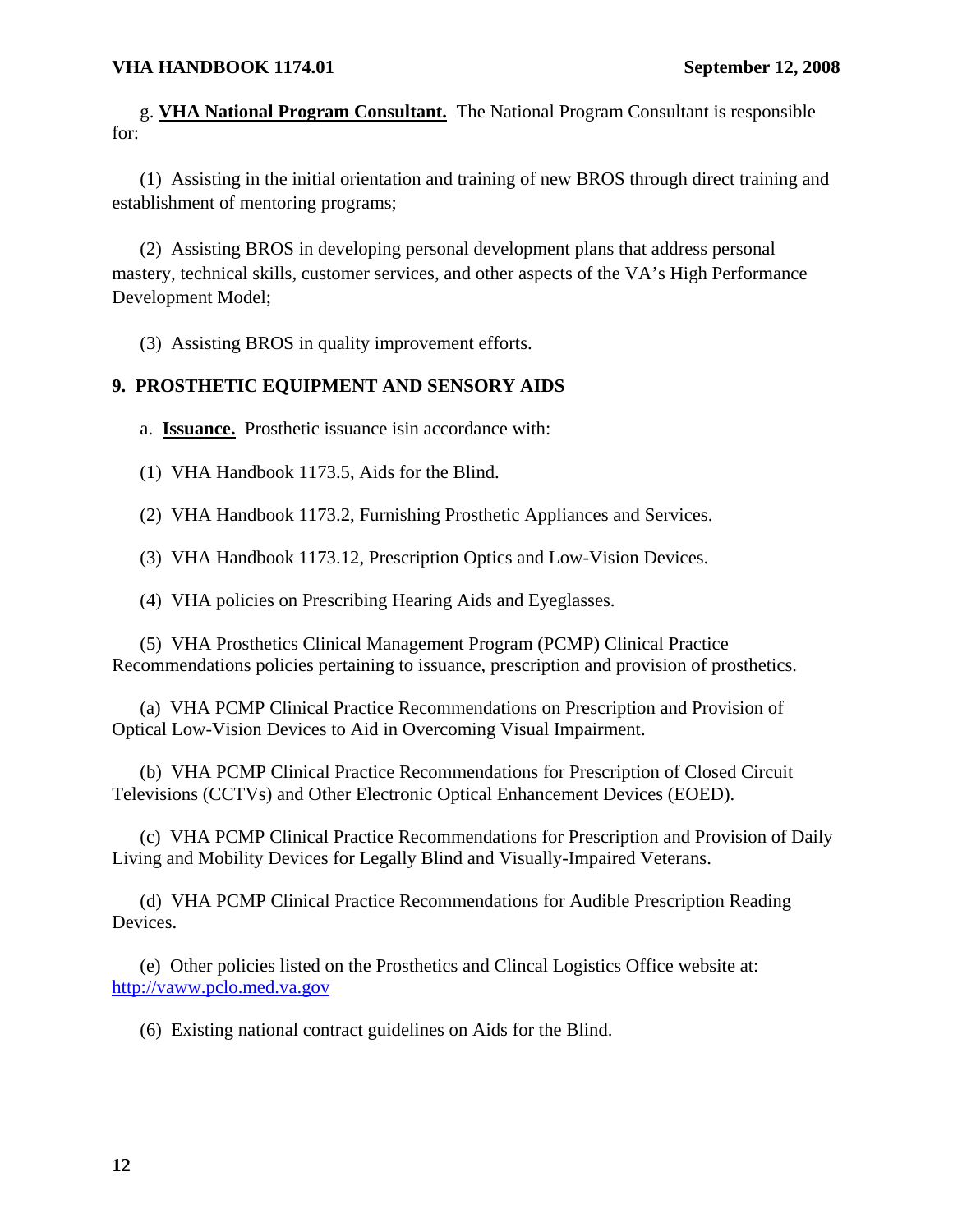b. **Criteria for Issuance**. Candidates must demonstrate the ability to utilize the equipment for the identified needs. Required documentation includes identification of need, training provided, and the capability of the veteran to utilize the equipment.

# c. **Recommending Authority**

 (1) The BROS may provide initial issuance of all non-optical and blind aids, provided the veteran has completed the required training and demonstrated the ability to properly use the requested equipment. The initial issuance of optical low-vision devices by the BROS requires prescription or concurrence from a licensed eye care practitioner/provider.

 (2) Requests for prosthetics by non-VA service providers as part of community-based programs of instruction should be addressed by, or referred to the VIST Coordinator as case manager for the veteran.

 (3) The BROS may provide replacement equipment and equipment upgrades for veterans who have participated, but are not currently participating, in a VA blind rehabilitation program. Where such upgrades require extensive re-training (e.g., new computer technology), the BROS will inform the VIST Coordinator who will coordinate a referral to the appropriate source, and monitor the progress of such instruction.

 d. **Pre-BRC Issued Equipment.** When prosthetic equipment is issued prior to a veteran's admission to a BRC program, the BROS will encourage the veteran to bring the equipment to the BRC as appropriate. This enables the veteran to continue to use the equipment he has found useful, receive instruction or review in the use of the device if needed, or make any necessary adaptations to the veteran's equipment.

# **10. REFERRAL PROCEDURES**

a. **Non BRC Referral.** The process for referral is as follows:

 (1) **Identification.** The VIST Coordinator identifies the blinded veteran and coordinates services that include an ocular health examination, medical evaluation, psychosocial interview and patient education.

 (2) **VIST** Responsibilities**.** The VIST Coordinator completes a VIST assessment, which describes the veteran's functional capabilities and limitations and includes a patient history, adjustment to blindness issues, and veteran's goals.

 (3) **BROS** Program Open Cases or Priority of Care**.** The BROS opens a case after a referral has been received from the VIST Coordinator. The BROS program will be provided according to the priorities previously described in this handbook.

 (4) **BROS** Program Assessment**.** The BROS conducts individualized assessments that may include: visual skills, orientation and mobility, living skills, manual skills and limited computer access training (as necessary), and documents the veteran's capabilities and needs.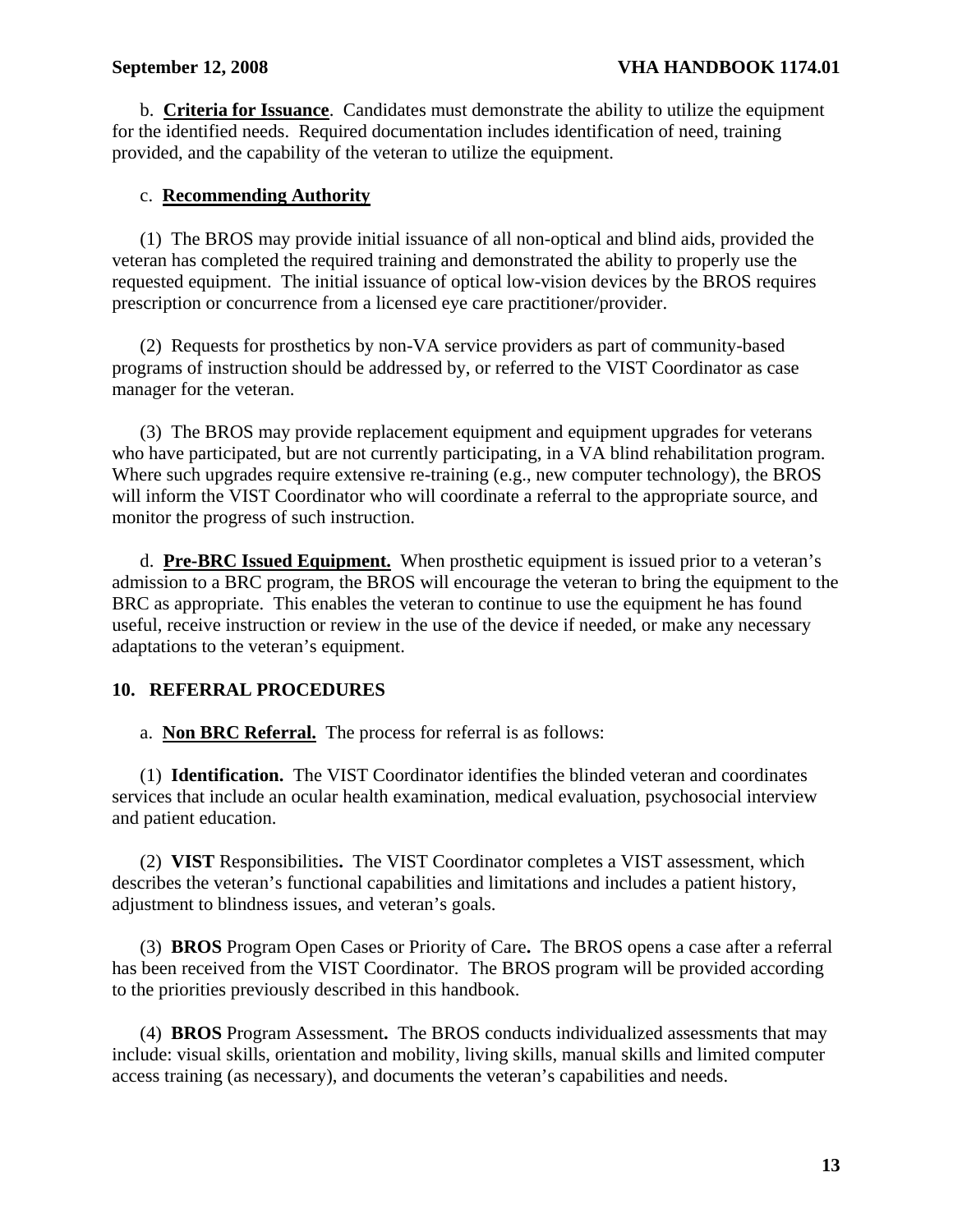(5) **BROS Program Individualized Treatment Plan.** The BROS, with input and concurrence from the veteran, develops an individualized treatment plan. The treatment plan includes: assessment results, veteran or family treatment program goals, objectives and recommendations for intervention. The treatment plan is documented in the veteran's record and the Blind Rehabilitation database. The BROS refers the patient to the VIST Coordinator documenting the need for referral to VHA low-vision services, local resources, including recommendations for particular instructors if available and appropriate. The VIST Coordinator is then responsible for making all necessary arrangements, and for monitoring the progress of the local services provided.

(6) **Rehabilitation Training.** The BROS provides training in their areas of expertise. The VIST Coordinator refers to qualified agencies as appropriate. When referring to non-VA agencies, the VIST Coordinator monitors the treatment process and keeps the BROS informed of any developments including the need to participate in revisions of the original referral objectives.

 (7) **BROS Program Completed Services.** A veteran's case is closed with the BROS once goals and objectives are achieved, the patient's progress plateaus, the patient declines further service, or the patient is unable to participate in further service. If the veteran is referred for training in another element of the Continuum of Care or to a non-VA agency and follow-up services by a BROS are anticipated, the case will be closed after completion of the BROS follow-up treatment. When the case is closed, the BROS will enter a final summary in the veteran's medical record and inform the VIST Coordinator of the case closure. The VIST Coordinator will monitor the veteran's progress and make a referral to the BROS as indicated.

b. **BRC Referral.** The BRC referral process for outpatients is as follows:

 (1) **Identification.** The VIST Coordinator identifies the blinded veteran and schedules a VIST Review. The VIST Review provides an evaluation that includes an ocular health examination, medical evaluation, hearing exam, initial benefit review, psychosocial interview, and patient education.

 (2) **BRC Referral Procedure.** BRC referral procedures are completed by the VIST Coordinator. If there is an expectation of a BROS involvement, a referral is forwarded to the BROS.

(3) **BRC Referral Review.** The BRC Program reviews the referral and supporting documentation and decides within 20 working days whether to accept or deny for admission.

 (4) **BRC Admissions Waiting List Referrals.** Applications received are automatically placed on the BRC Waiting List and placed in the "pending" status until the BRC Chief, or designee, starts the review process of the application. Referrals in the "pending", "review" and "accept" status are on the waiting list. Referrals requiring additional information are placed in the "in review" status while awaiting receipt of the requested information. The VIST Coordinator responsible for providing the additional information must respond with a plan of action within 10 working days and ensure the requested information is received by the BRC within 30 days, or provide justification for the delay in providing the necessary information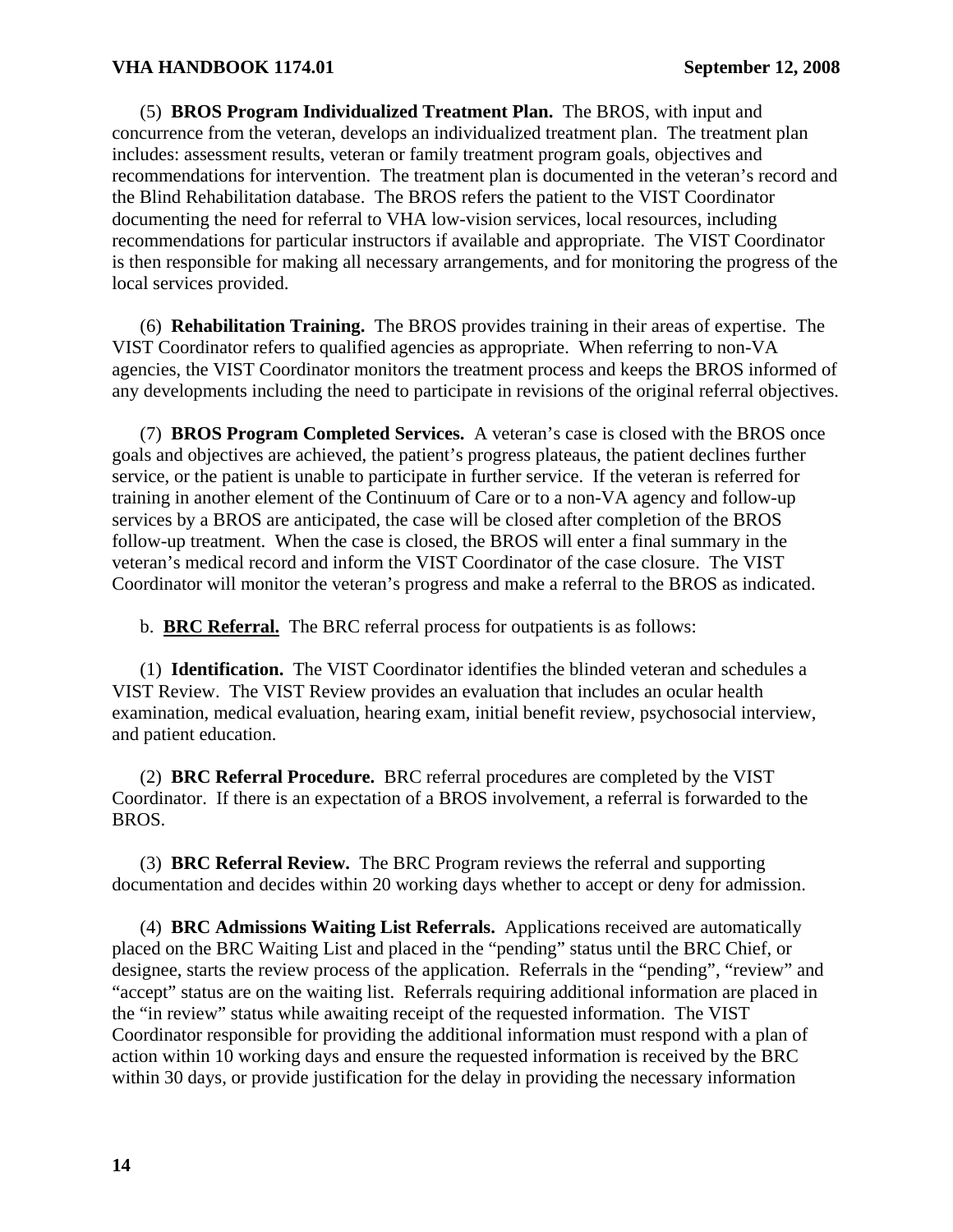(note: up to 90 days is permitted for patient issues related to Audiology). The status of any referral can be viewed in the Blind Rehabilitation National Database.

 (5) **BROS Opens Cases.** The BROS opens a case after a written referral has been received from the VIST Coordinator requesting pre-admission services.

 (6) **BROS' Assessments.** The BROS conducts an individualized assessment, including evaluations in Visual Skills, Orientation and Mobility, Living Skills, Manual Skills, and (when indicated) Computer Access in order to:

(a) Identify goals and determine needs,

(b) Evaluate the veteran's ability to learn and retain information, and

(c) Determine the veteran's readiness for inpatient training.

 (7) **BROS' Individualized Treatment Plans.** The BROS, with input and concurrence from the veteran, develops an individualized treatment plan. The treatment plan includes assessment results, veteran or family training program goals, objectives and recommendations for intervention. The treatment plan is documented in the veteran's record.

 (8) **Pre-BRC Training.** The BROS conducts pre-BRC training to address a veteran's urgent needs and documents services provided, informing the BRC that such training has been initiated so that the BRC is informed of the ongoing involvement of the BROS.

 (9) **Admission to BRC.** In those cases where a BROS has been providing local training, the BRC will coordinate admission with the BROS.

(10) **BRC Program.** The BRC creates an individualized training program that addresses the veteran's needs, making reference to the BROS's program progress notes and recommendations and its own assessment processes. When possible and appropriate, the BROS will participate in veteran's staffing and discharge planning.

 (11) **Post-BRC Training and Follow-up.** Following BRC services, and with consideration of final summaries and recommendations of the BRC staff, the BROS may provide additional services in the veteran's home and local community to meet the veteran's individual rehabilitation needs.

 (12) **BROS' Completed Services.** A veteran's case is closed with the BROS once the veteran's goals and objectives have been achieved, the patient's progress plateaus, the patient declines further service, or the patient is unable to participate in further service. A final summary is documented in the veteran's medical records and the VIST Coordinator is informed. The veteran will continue to be followed by the VIST.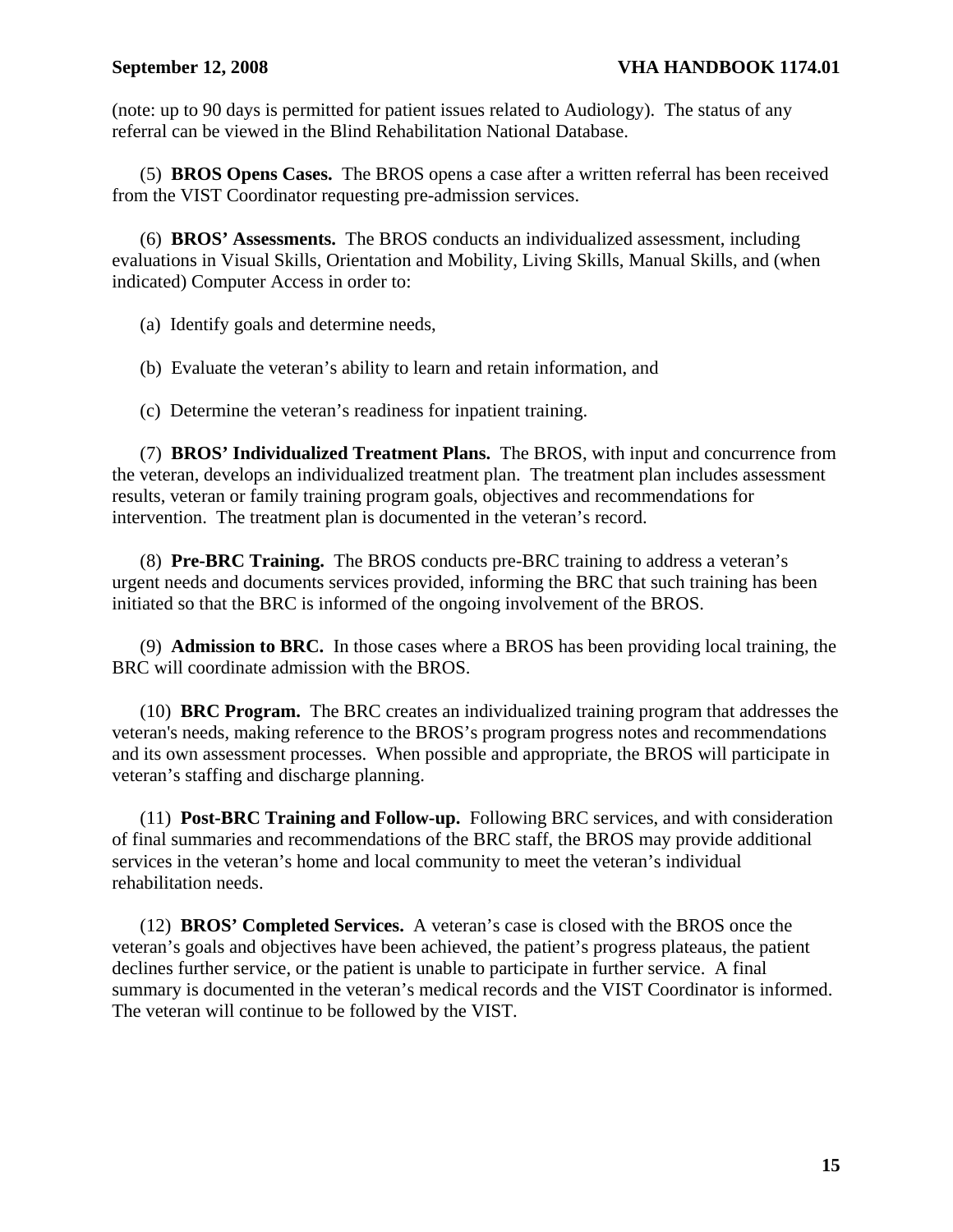# **11. WORK ENVIRONMENT, EQUIPMENT, AND SUPPLIES**

a. **Work Environment, Safety, Equipment and Supplies.** The work environment for a BROS encompasses a wide range of areas including, but not limited to:

- (1) VA facilities,
- (2) Veteran's home and immediate neighborhood,
- (3) Employment sites,
- (4) School campuses,
- (5) Residential areas,
- (6) Rural areas, and,
- (7) Downtown and urban areas.

 b. **Office Space.** Each BROS program needs adequate office and clinical space to conduct assessments, demonstrate adaptive equipment (e.g., closed-circuit televisions and adapted computer systems), and provide training in multiple skill specialty areas to blinded veterans. The assigned space should be a minimum of 650 square feet, located in an area that is accessible and convenient to the blinded veterans.

 c. **Government Vehicle.** BROS assessment and training must be conducted in areas that are specific to the individual needs of veterans. This requires frequent travel by government vehicle and public transportation wherever that may be available to veterans, often over a wide geographic area. Immediate access to vehicles is important to ensure an efficient assessment process. Each BROS is assigned a government vehicle for sole use to support efficient patient care. Public transportation rail/bus passes may also be required.

d. **Budget.** BROS programs are provided with start-up and ongoing operational funding to purchase training equipment, office equipment, and supplies. During outpatient training, the BROS may temporarily loan equipment as part of the evaluation and training process. The BROS program is expected to have sufficient funds available for the purchase and maintenance of a limited selection of loaner items.

#### **12. DOCUMENTATION AND WORKLOAD REPORTING**

 a. The documentation of patient assessments, treatment plans, and progress notes must be consistent with VA requirements, as well as the requirements of The Joint Commission (TJC).

 b. Workload data (i.e., encounter codes and Decision Support System information) are entered according to local medical facility policy. The stop code "217" is used to capture BROS program workload. Additional activities not captured by this stop code are noted in the VIST Program Annual Report.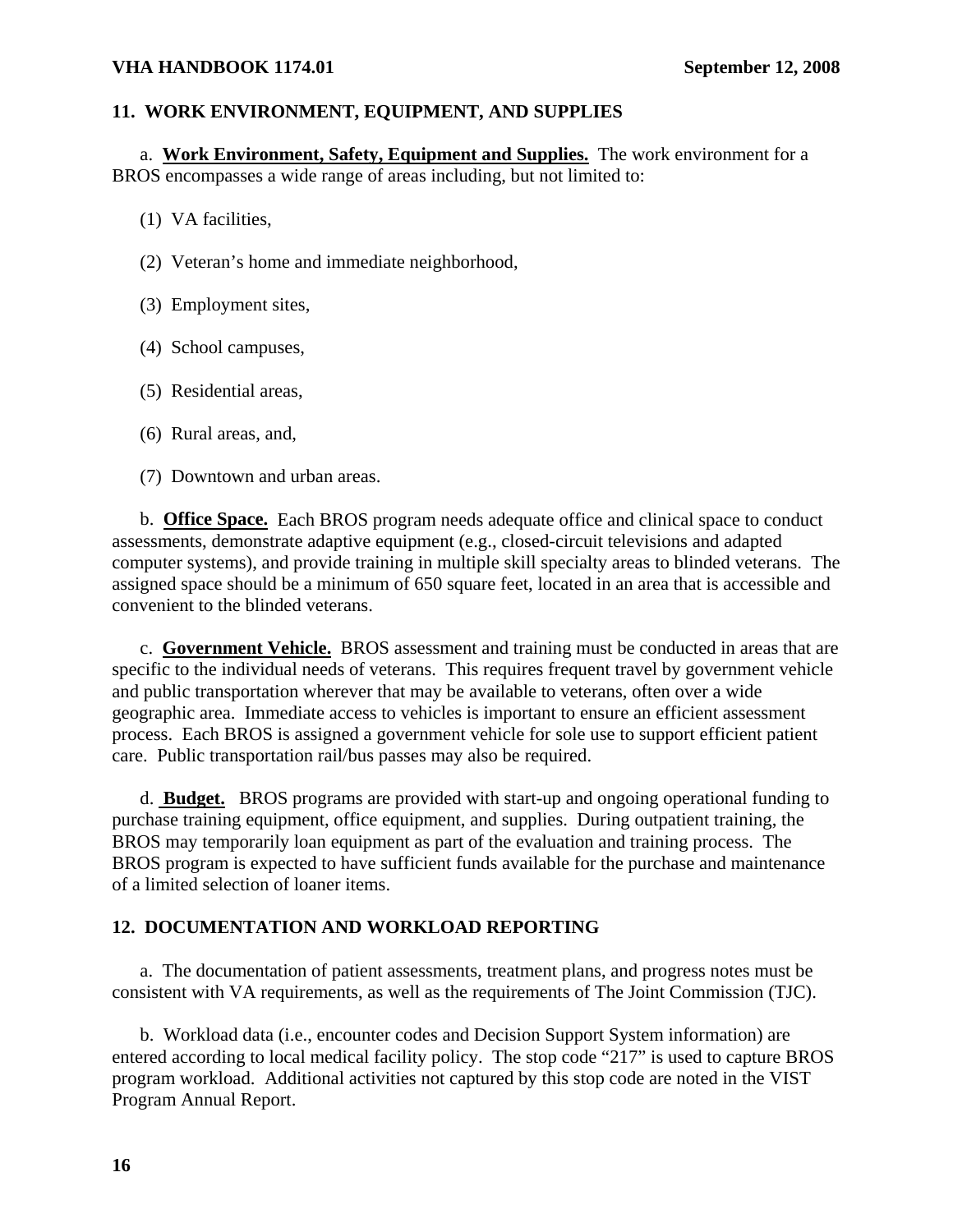c. The BROS records clinic activity in the BRS national database and in the electronic medical record. This includes: assessment, referrals, training, discharge summary and other patient encounter information.

d. The BROS will cooperate and participate in projects related to the Blind Rehabilitation Service, as directed by VA Central Office.

# **13. PROFESSIONAL TRAINING**

a. VHA Blind Rehabilitation Service provides professional continuing education and training programs for BROS.

b. New BROS must participate in training to enhance their skills and develop a cooperative working relationship with all other BRS field elements. The cross-training curriculum must include:

 (1) Training in policies and procedures related to BRC services provided by the National Program Consultants, and at the regional BRC Program that serves the VA facility where the BROS program is located.

 (2) Instruction in assessment and patient training in blind rehabilitation skill areas for which the BROS instructor is not already proficient. Much of this instruction can be provided at the regional BRC.

 (3) Activities that encourage teamwork and facilitate communication between the BROS and other BRS field staff.

 (4) A mentoring program under the oversight of an established BROS and a National Program Consultant.

 (5) An orientation to the duties and responsibilities of the VIST Coordinator and creation of collaborative protocols for serving the blinded veterans in their area.

 (6) Training on the VA organizational structure, policy and procedures will be provided at the BROS' local facility.

#### **14. BROS PROFESSIONAL COMPETENCIES**

 a. BROS must have professional training and skills in two of the three rehabilitation areas listed below. The educational requirements and expected competencies for each of these areas are:

 (1) **Orientation and Mobility.** Requires a BROS with a degree from an accredited college or university and who has met the core curriculum requirements in orientation and mobility, and has completed a supervised orientation and mobility internship.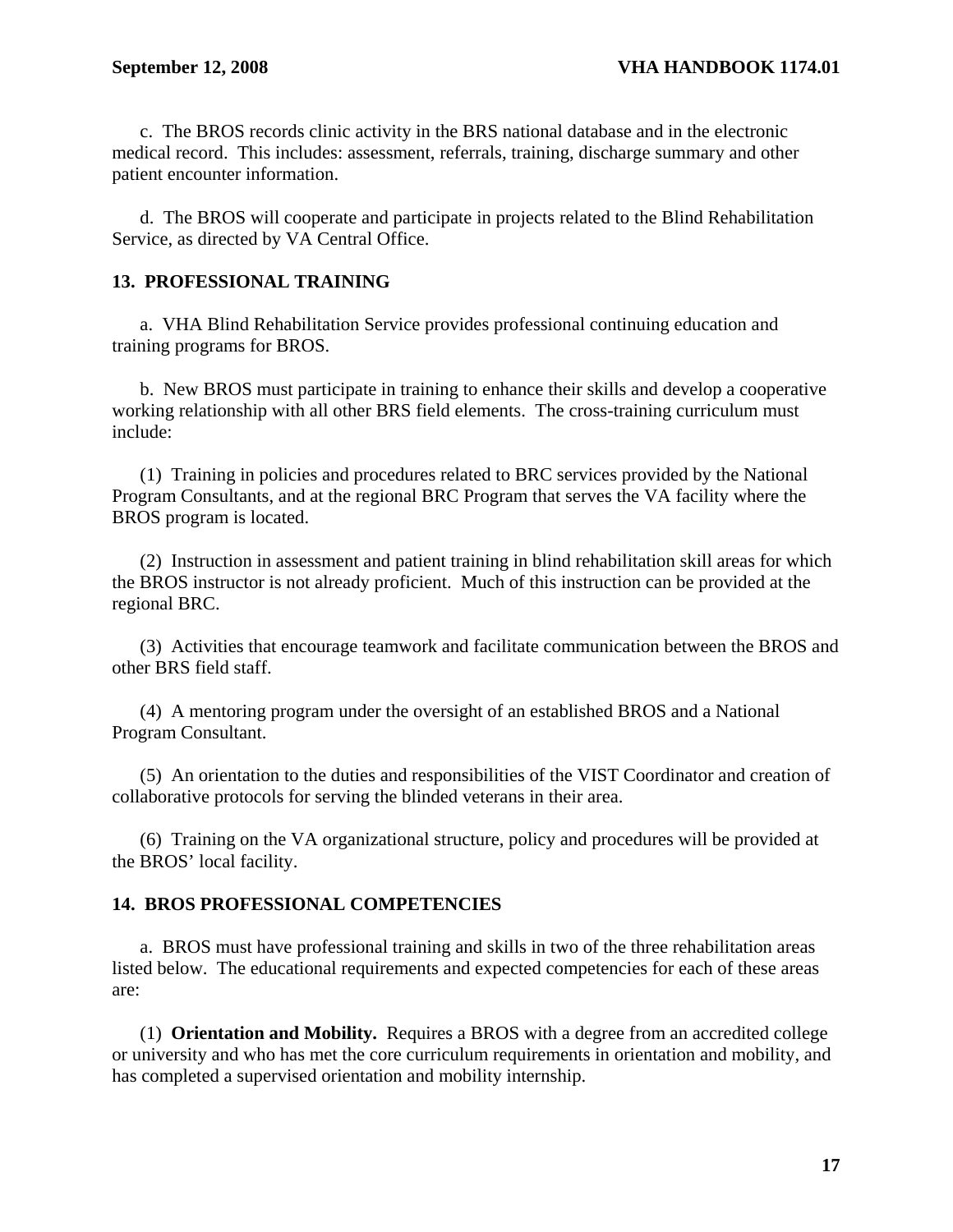(2) **Living Skills (vision rehabilitation therapy).** Requires a BROS with a degree from an accredited college or university and who has met the core curriculum requirements in vision rehabilitation therapy, and has completed a supervised vision rehabilitation therapy internship.

 (3) **Visual Skills (low-vision therapy)**. Requires a BROS with a degree from an accredited college or university and met the core curriculum requirements in low-vision therapy, and has completed a supervised low-vision therapy internship.

 b. Polytrauma BROS must meet their two journeyman areas of expertise requirements in orientation and mobility and low-vision therapy.

 c. In addition to the two areas of advanced technical knowledge and competence, BROS are expected to be knowledgeable of all components of a comprehensive blind rehabilitation program (i.e., orientation and mobility, living skills, visual skills, manual skills, and computer access) in order to provide services in all areas of blind or low-vision rehabilitation.

 d. BROS are expected to maintain their expertise by attending all BROS training provided by Blind Rehabilitation Service (BRS)-VA Central Office, as well as other training providing within and outside VHA.

#### **15. PROGRAM OVERSIGHT**

a. **VHA Blind Rehabilitation Service Oversight.** National Program Consultants perform ongoing review and evaluation of BROS programs to ensure that blind rehabilitation outpatient services are being provided in an effective and efficient manner.

b. **Consumer Feedback and Input.** In coordination with the local VIST Coordinator, BROS establish a mechanism to solicit blind and visually-impaired veteran feedback and input concerning the overall quality of care and services provided to them. This can be accomplished by periodic surveys, consumer forums, and input from local Blinded Veterans Association and other consumer group representatives.

#### **16. RECRUITMENT AND PROMOTION**

 a. I n a health care facility where a BROS position exists or is to be established, the position should be organizationally aligned under the Chief of Staff. The BROS positions are advertised at the medical center in which the position resides. Positions are Hybrid Title 38 positions and require a VA BRS Professional Standards Board (PSB) review and recommendation.

 b. Although the full performance level position is at the GS-12, recruitment may be at the GS-11 level. The position may be filled non-competitively at the target grade by reassignment of eligible candidates or qualified higher level candidates may change to the lower grade. The position may also be filled by qualified candidates eligible for excepted appointments under the Schedule A, and the '30 Percent' Disabled Veteran Appointment Authorization.

 c. Promotion to the target grade will depend on professional competence, performance and program development.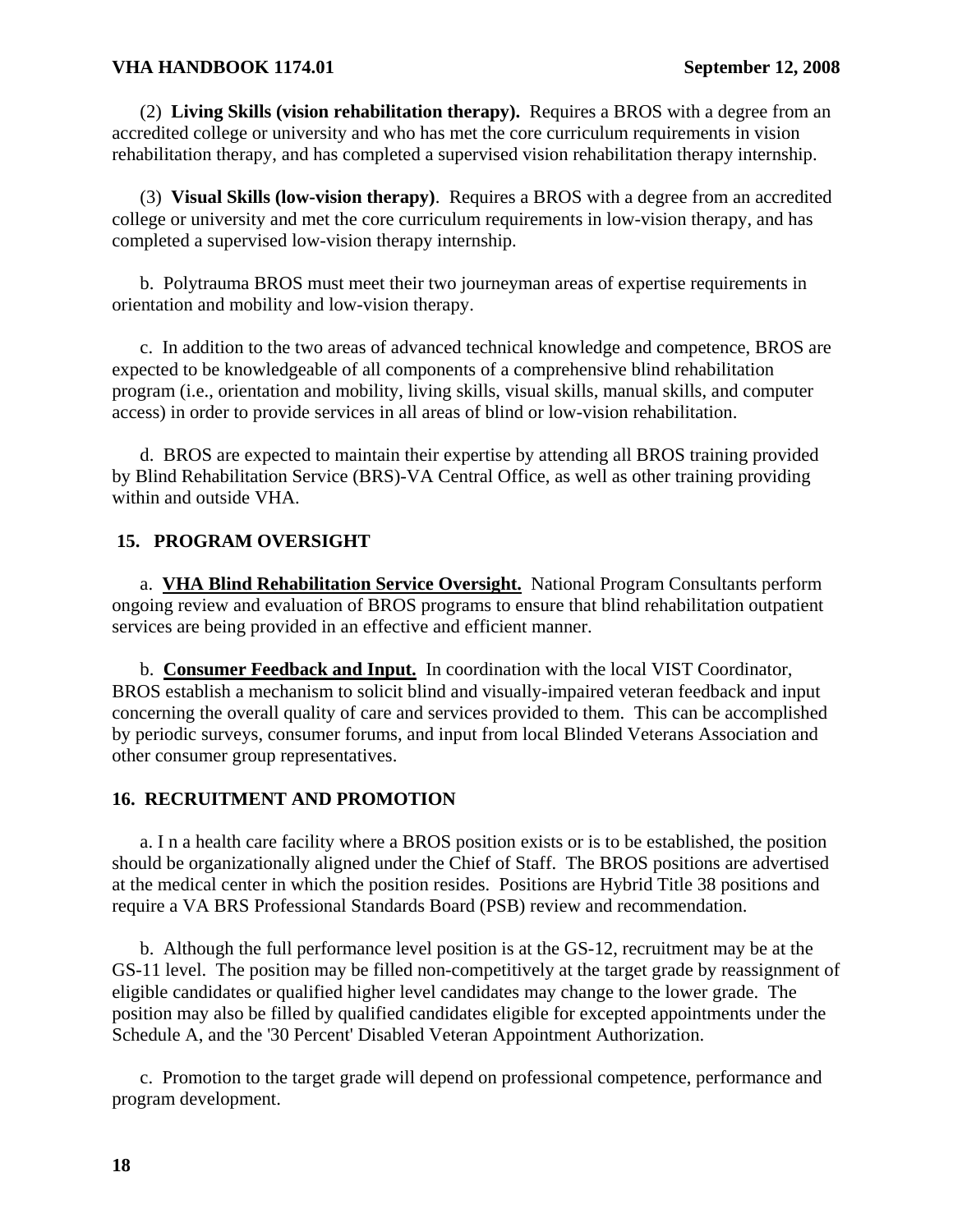d. Each health care facility having a position identified as Blind Rehabilitation Outpatient Specialist, GS-601-11, or GS-601-12, must ensure that the position description or functional statement reflecting the position's organizational alignment under the Chief of Staff, is current and available upon request.

 e. The facilities must notify BRS, VHA Central Office of vacancies in BROS positions, requesting assistance in recruitment. The recruiting facility determines the grade level at which the position will be filled and forwards the name of the appropriate candidate to the PSB for review.

 f. In order to promote the incumbent to the full performance level, the facility must obtain the approval of the VA BRS PSB.

# **17. REFERENCES**

 a. Optometric Clinical Practice Guidelines, American Optometric Association at: (<http://www.aoa.org/x4813.xml>)

 b. Preferred Practice Patterns, American Academy of Ophthalmology at: ([http://one.aao.org/CE/PracticeGuidelines/PPP.aspx\)](http://one.aao.org/CE/PracticeGuidelines/PPP.aspx)

 c. Social Security Disabilities Programs, Medical/Professional Relations, Disability Evaluation under Social Security, Section 2.00 Special Senses and Speech, Statutory Blindness at: [\(http://www.ssa.gov/disability/professionals/bluebook/2.00-SpecialSensesandSpeech-](http://www.ssa.gov/disability/professionals/bluebook/2.00-SpecialSensesandSpeech-Adult.htm)[Adult.htm\)](http://www.ssa.gov/disability/professionals/bluebook/2.00-SpecialSensesandSpeech-Adult.htm)

d. Veterans Benefits Administration, Fast Letter 06-21, Measurement of Visual Fields.

e. VHA Handbook 1173.5, Aids for the Blind.

f. VHA Handbook 1173.2, Furnishing Prosthetic Appliances and Services.

g. VHA Handbook 1172.1, Polytrauma Rehabilitation Procedures.

h. VHA Handbook 1173.12, Prescription Optics and Low-Vision Devices.

i. VHA Handbook 1121, VHA Eye Care.

 j. VHA Prosthetic Clinical Management Program (PCMP) Clinical Practice Recommendations for Audible Prescription Reading Devices.

 k. VHA Prosthetic Clinical Management Program (PCMP) Clinical Practice Recommendations for Prescription of Closed Circuit Televisions (CCTVs) and Other Electronic Optical Enhancement Devices (EOED).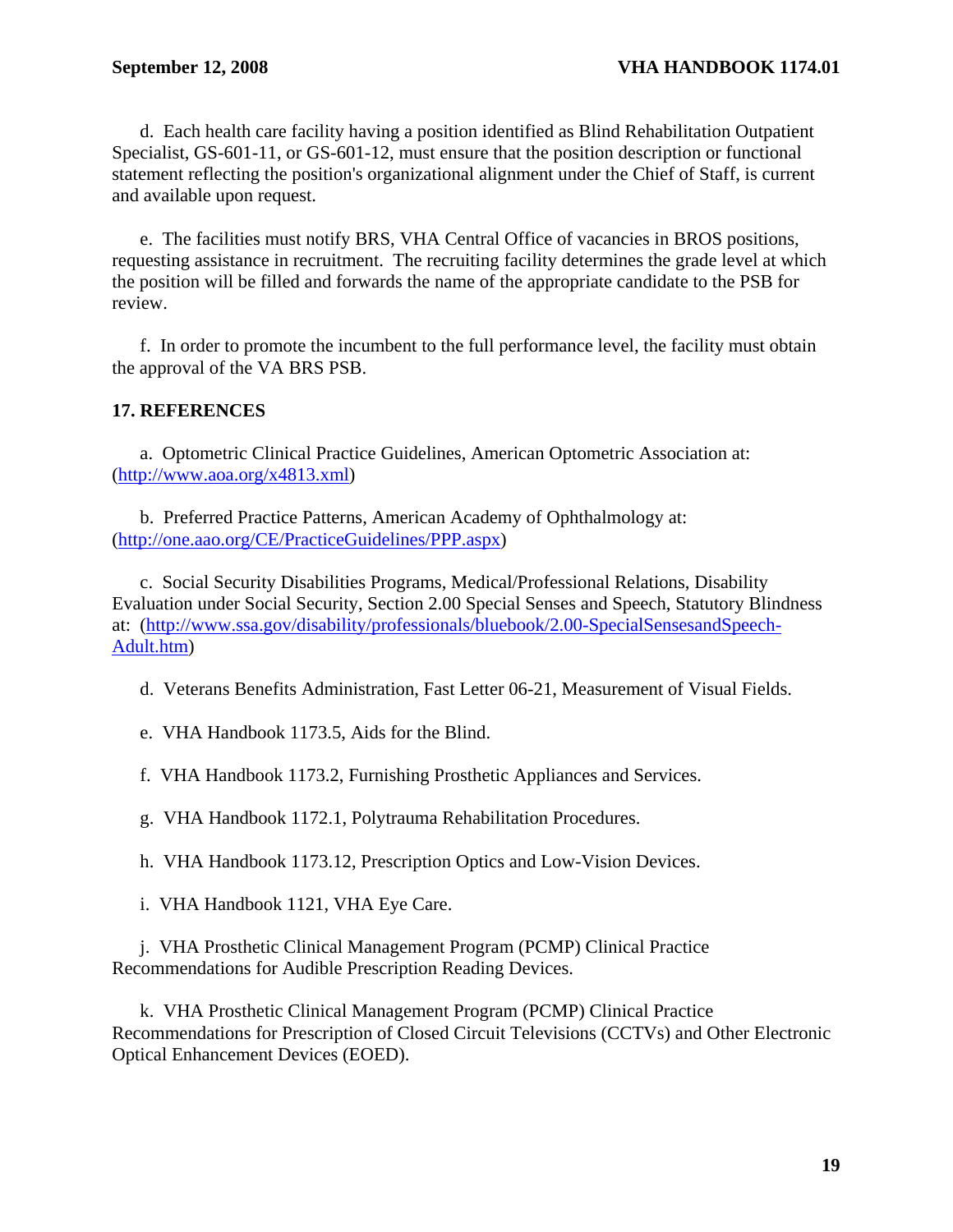l. VHA Prosthetic Clinical Management Program (PCMP) Clinical Practice Recommendations for Prescription and Provision of Daily Living and Mobility Devices for Legally Blind and Visually-Impaired Veterans.

 m. VHA Prosthetic Clinical Management Program (PCMP) Clinical Practice Recommendations on Prescription and Provision of Optical Low-Vision Devices to Aid in Overcoming Visual Impairment.